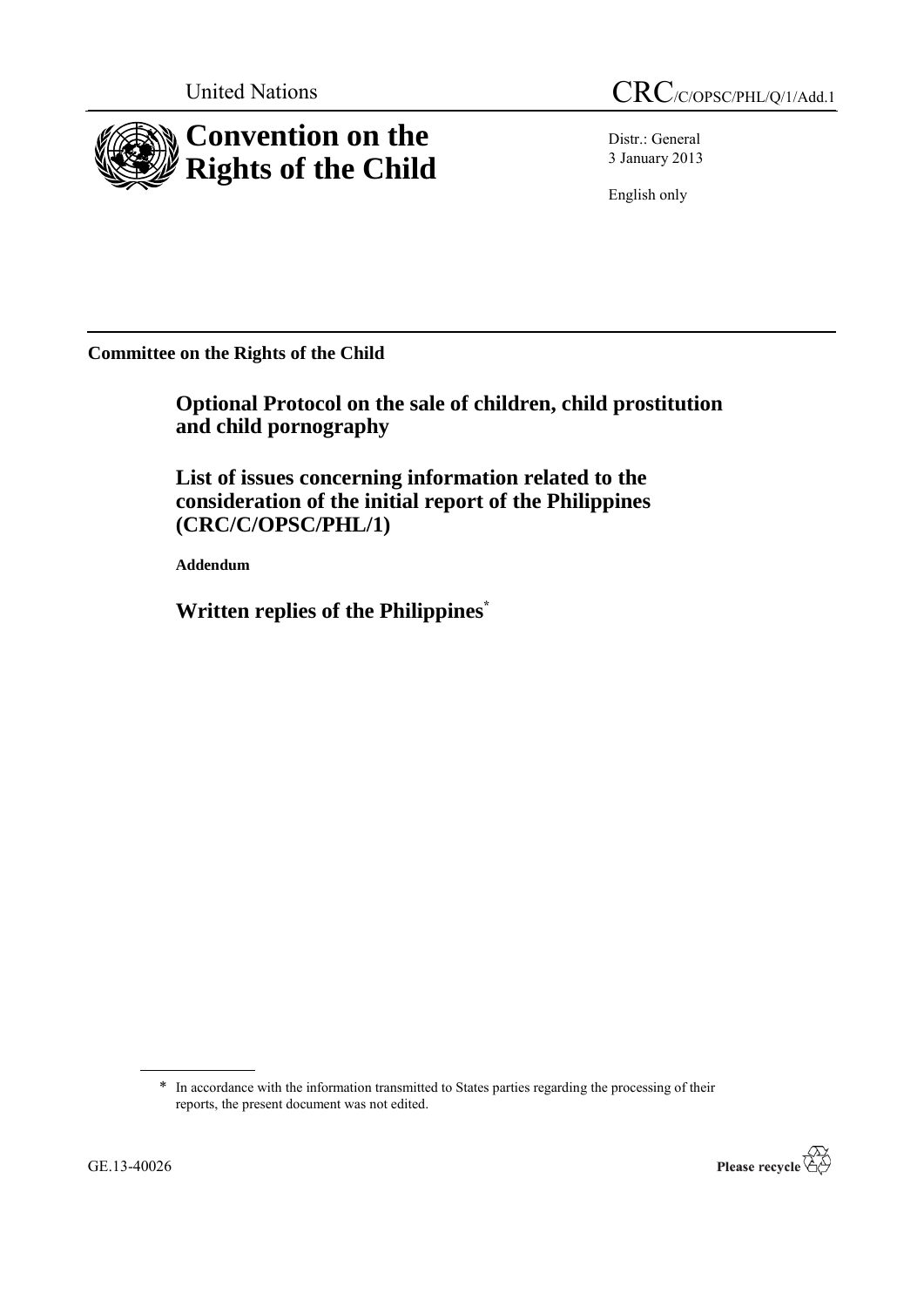# **Reply to the issues raised in paragraph 1 (a) of the list of issues (CRC/C/OPSC/PHL/Q/1)**

1. The Philippines, through the Department of the Social Welfare and Development (DSWD), for the 1st Quarter of CY 2012 has served/provided services (center-based and community-based) to a total of eighty three (83) children (14 male, 69 female):

- Center Based 56 (all female);
- ‾ Community based 27 (14 male, 13 female);
- ‾ CY 2011 36 cases served (3 male, 33 female);
- $-CY 2010$  48 served (1 male, 47 female).

2. The Philippines, through the Philippine National Police (PNP) consolidated reports nationwide: one case on cyber pornography specifically from Region XIII and eight cases of cyber pornography, specifically 1 case from Region XIII and 8 cases handled by Criminal Investigation and Detection Group (CIDG).

- 3. The Philippines, through the Philippine Center on Transnational Crime (PCTC):
	- ‾ Six (6) cases of child pornography/prostitution in 2010 and six cases also in 2011 served by their agency.

### **Reply to the issues raised in paragraph 1 (b) of the list of issues**

# **Table 1: Number of convictions for violations of the Anti-Trafficking Law passed in 2004 involving minors**

| 2009         | 2010 | 2011<br>$\sim$ $\sim$ $\sim$ | 2012 | Total    |
|--------------|------|------------------------------|------|----------|
| $\mathbf{r}$ |      |                              |      | 20<br>υc |

Note: This is among the seventy (70) convictions achieved for the period from 2005 to the present.

4. The Philippines through the Department of Justice is currently working on the nationwide implementation of its National Prosecution Service Complaint Information System to allow the efficient generation of offense disaggregated data particularly on the cases of prostituted and sale of children as well as victims of child pornography.

# **Table 2: Reported data on assistance and rescue operations of alleged trafficked minors (2012 Philippine Government Report for the US Department of State Trafficking in Persons):**

| Government Agency/Group Involved                                  | <b>Number</b>        | Period             |
|-------------------------------------------------------------------|----------------------|--------------------|
| 1343 Action Line (Commission on Filipinos<br>Overseas)            | $\overline{4}$       | March $-$ Dec 2011 |
| National Bureau of Investigation (NBI)                            | 93                   | $Jan - Dec 2011$   |
| Manila North Harbor Task Force Against Trafficking                | 28                   | 2011               |
| National Inter-Agency Task Force Against<br>Trafficking (NIATFAT) | 6                    | 2011               |
| Sea-based Anti-Trafficking Task Force (SBATTF)                    | 96 female<br>73 male | 2011               |
| Department of Labor and Employment                                | 114                  | September 2011     |

Note: Interagency monitoring of trafficking cases were established only in 2011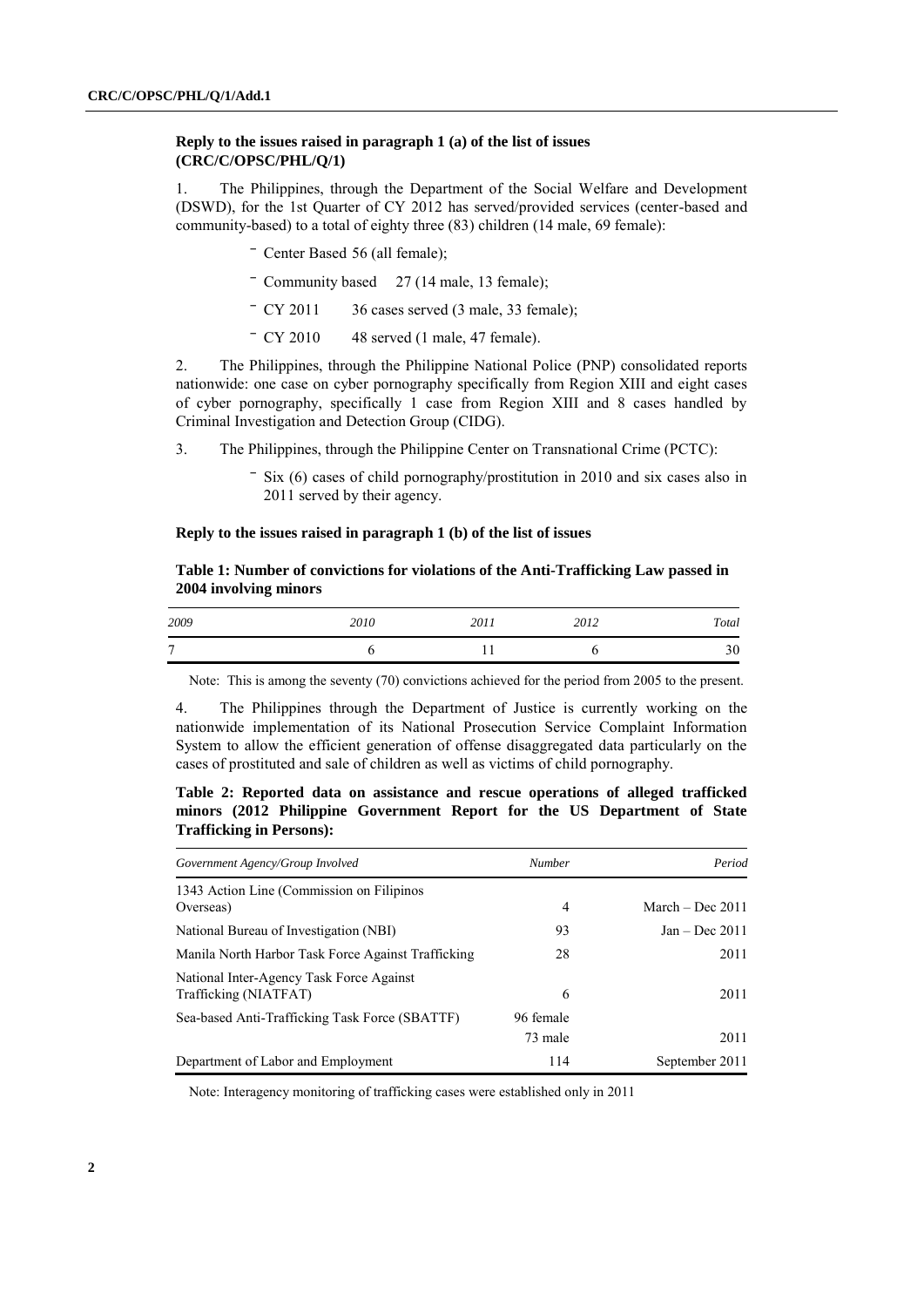### **Reply to the issues raised in paragraph 1 (c) of the list of issues**

5. Data collection in the Philippines is still done manually by concerned agencies. The Philippine National Police (PNP), the Department of Justice (DOJ), and the Department of Social Welfare and Development (DSWD) have their own reporting forms on children offered, delivered or accepted for prostitution, engagement in forced labor, illegal adoptions, organ transfer, pornography or sale of children. The Philippines is in the process of validating these reports.

#### **Reply to the issues raised in paragraph 1 (d) of the list of issues**

# **(d) Child victims who have been given assistance with reintegration or been paid compensation.**

6. The Philippines, through the Department of Justice, is still in the process of finalizing the data on this item.

## **Reply to the issues raised in paragraph 2 of the list of issues**

7. The Philippines through the Council for the Welfare of Children (CWC) developed the Subaybay Bata Macro Monitoring System (Child Macro Monitoring System). It serves as an institutional mechanism for the Council to effectively monitor the government compliance to the provisions of the Convention on the Rights of the Child so as to be able to come up with comprehensive data on (i) the annual Status of Filipino Children report and (ii) for the Philippine Implementation Report on the CRC

8. The steps in developing the system include: 1) identification of the indicators; 2) validation of indicators in a series of consultation workshops participated in by various stakeholders, particularly, the CWC Task Forces; 3) the sources of the basic data elements for each indicator was then identified under the assumption that these can be generated from either the administrative reports of partner/cooperating agencies or from censuses and surveys conducted by the statistical system; 4) the implementation assumes that the system can be implemented through the CWC secretariat and its partner/cooperating agencies and; 5) the implementation assumptions of system were validated by several pilot-testing efforts conducted jointly by the CWC secretariat and its partner/cooperating agencies.

9. Relevant to the above System of data collection, the Philippines through the Asia Acts against Child Trafficking and the Inter-Agency Council Against Trafficking (IACAT) created the Philippine Anti-Trafficking in Persons Database (PATD). The system systematically documents and keeps track all referrals for the provision of appropriate services to trafficked persons, which may include children, including the investigation and prosecution of violations of R.A. No. 9208.

10. Meanwhile, the Philippines through the Department of Justice (DOJ) created the National Justice Information System (NJIS). This newly developed system will interconnect existing information systems of justice sector agencies for the purpose of information sharing and coordination. Existing information systems include the eBlotter Information System of the Philippine National Police (PNP), Border Control System and Derogatory Information System of the Bureau of Immigration (BI), Case Information Management of the National Bureau of Investigation (NBI), National Prosecution Service Complaint Information System of the Department of Justice (DOJ), Case Monitoring System of the Judiciary, Inmate Information System of the Bureau of Corrections (BuCor).

11. The System will also interconnect including data from the Philippine Center for Transnational Crimes (PCTC). In the development of the Operational Plan of the Inter-Agency Council Against Child Pornography (IACACP), it will be assigned a clearing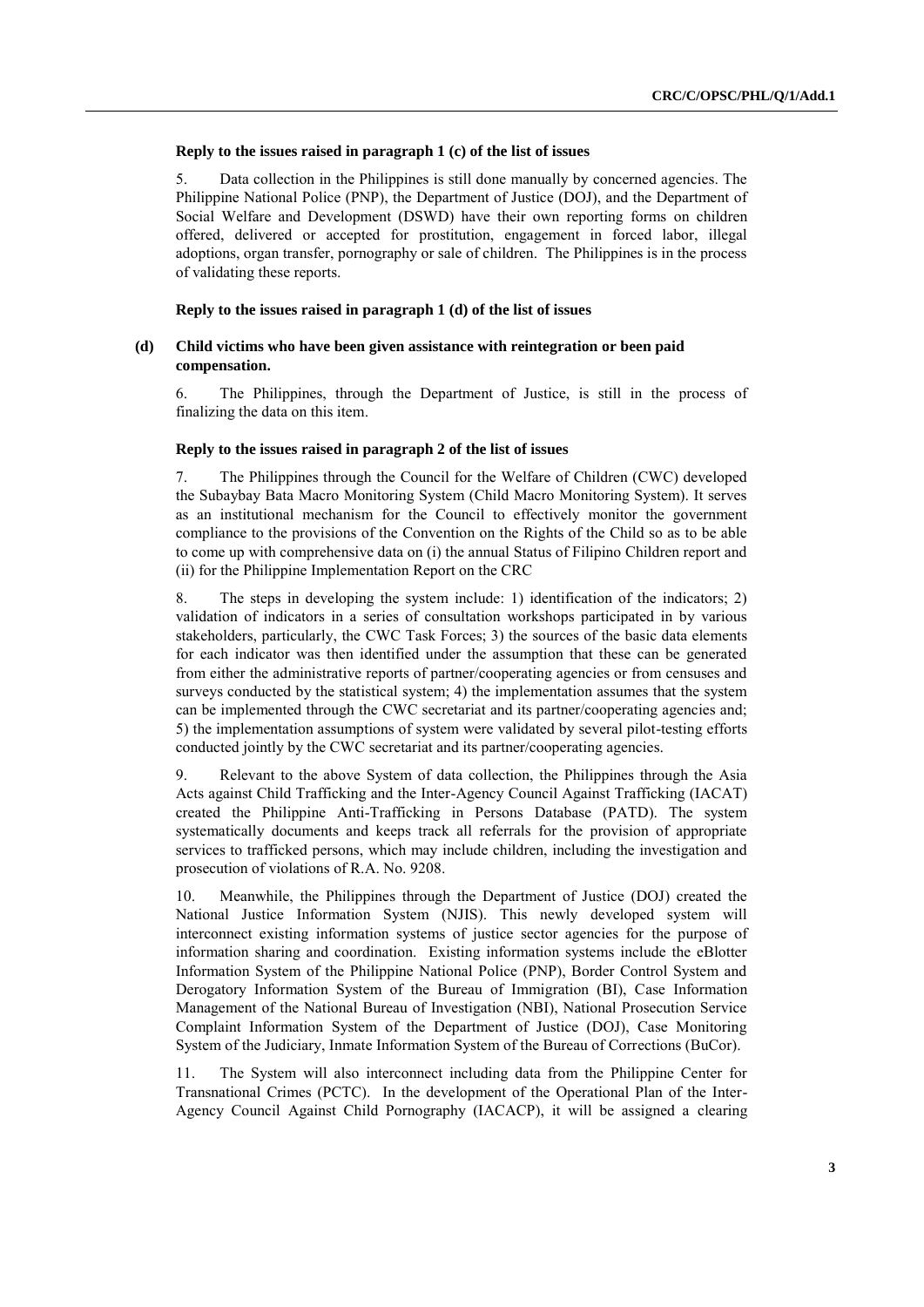house in terms of referring cases to concerned offices i.e., Criminal Investigation and Detection Group (CIDG) and National Bureau of Investigation (NBI). The PCTC will log on referred cases to ensure that cases are referred and monitored adopting a uniform reporting template. In cases that more than one agency is handling a specific case, the PCTC will facilitate which agency will continue to handle the case.

## **Reply to the issues raised in paragraph 3 of the list of issues**

12. The Philippines through the Council for the Welfare of Children (CWC) conducted the "Summit of Inter-Agency Councils and Committee" last July 12-13, 2012 aimed at developing and adopting a system of collaboration and coordination between and among Councils and Committees wherein most agencies are members of at least 2 or 3 committees/councils. During the Summit assessment of the roles and functions of CWC vis-a vis the other Councils and Committees to identify overlaps, harmonize mandates, and achieve cost-effectiveness was conducted. The Summit surfaced a recommendation to develop an operational mechanism for coordination and collaboration among Inter-Agency Councils (IACs) particularly along the following areas of concerns:

- ‾ Planning, Programming and Implementation;
- ‾ Research, Integrated Information Management System, Monitoring and Evaluation;
- ‾ Policy Development;
- ‾ Advocacy, Communication, Resource Mobilization;
- Capacity Building.

13. As a follow through action to the Summit, the Philippines through the Committee for the Special Protection of Children (CSPC), Interagency Council Against Trafficking (IACAT) and the Juvenile Justice Welfare Council (JJWC) developed a joint Strategic Plan for 2012-2016. The Plan outlined activities which shall be jointly undertaken by the committee/councils for the purpose of improved program coordination, resource allocation and a stronger program impact.

14. Moreover, the Committee for the Special Protection of Children (CSPC), a committee looking into the child abuse cases, formulated the Protocol for Case Management of Child Victims of Abuse, Neglect, and Exploitation for the guidance of all concerned government agencies, non-government organizations, and other stakeholders. A protocol is a set of standards to ensure the protection of the rights of child victims of abuse, neglect, and exploitation and highlights the roles and responsibilities of government agencies and their partners, from reporting or referral of a child abuse case until its termination, ensuring that child victims are dealt with in a most child-sensitive and appropriate manner.

## **Reply to the issues raised in paragraph 4 of the list of issues**

15. The government allocates an annual budget to the legislated councils and committees to pursue programs against child abuse, exploitation and trafficking. It appropriated funds, in the 2011 and the 2012 national budget for the Inter-Agency Council Against Trafficking (IACAT), to include the P25,000,000.00 for the Department of Social Welfare and Development's anti-trafficking programs.

16. The above mentioned budget ensures that there are available services for trafficked persons, especially for care and support of child victims. These services include psychosocial, medical, legal and economic services that will enable them to recover from the traumatic experience. A multi-sectoral approach is employed in order to maximize existing programs and services for trafficked persons.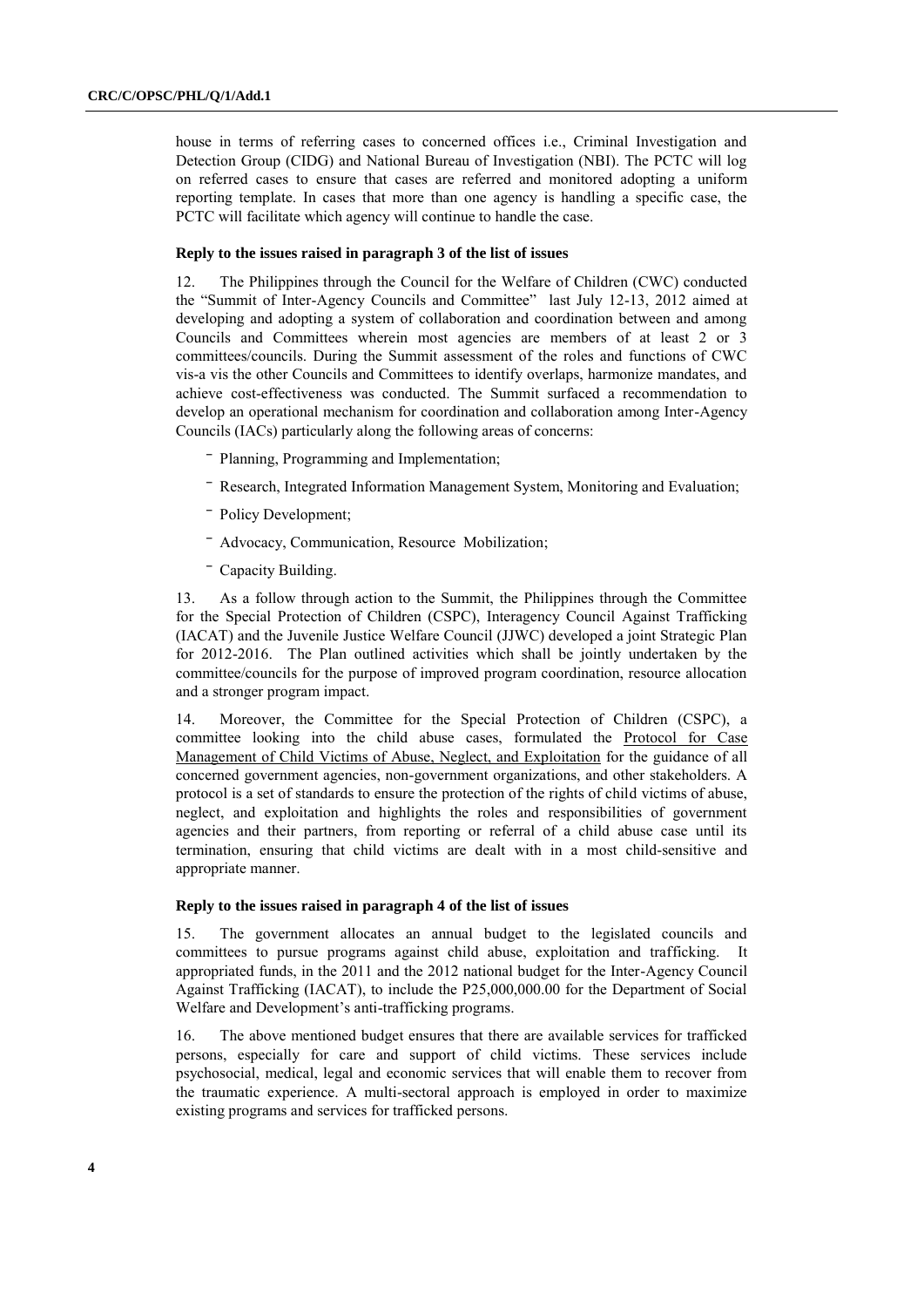17. Efforts of the national government agencies also include capacitating and encouraging local government units to allocate from their local budgets a line item for child protection programs including the matter covered by the Optional Protocol.

18. Technical assistance is given to the Local Councils for the Protection of Children to draft local ordinances and corresponding budgetary allocation for the implementation of programs on child protection.

#### **Reply to the issues raised in the first sentence of paragraph 5 of the list of issues**

19. A rapid assessment of the implementation of the 1st National Plan of Action for Children (1st NPAC) spanning the period of 2005 to 2008 was conducted in 2010. Objectives of the rapid assessment were:

Look at how the NPAC and its companion plans  $-$  Early Childhood Care and Development Directional Plan and Comprehensive Program for Child Protection were implemented at the national (secretariat and member agencies and structures) and regional levels;

(b) Review progress made in implementing the proposed interventions per life stage; and

(c) Come up with recommendations on how to fast-track the implementation of the National Plan of Action for Children (NPAC), including possible adjustments in its goals and targets.

20. The rapid assessment involved the following processes:

(a) Review of materials from the National Plan of Action for Children (NPAC) Secretariat, member agencies and the Regional Sub-Committees for the Welfare of Children – which includes the Child 21, NPAC 2005-2010, Comprehensive Programme on Child Protection 2006-2010 and Early Childhood Care and Development Directional Plan 2007-2010 documents; the Third and Fourth Periodic State Report to the United Nations Committee on the Rights of the Child; Country Reports on the Millennium Development Goals and World Fit for Children; State of the Filipino Children Reports; the 2007 Assessment Report on the Regional Committees/Sub-Committees for the Welfare of Children; and reports from several government agencies and non-government organizations with programs and services that directly benefit children;

(b) Interviews with key representatives of the Council for the Welfare of Children were also conducted to identify issues, gaps and challenges in the implementation of the National Plan of Action for Children (NPAC);

(c) Two consultation meetings/workshops were facilitated: one with the Sectoral Representatives of the National Anti-Poverty Commission – Children Basic Sector (NAPC-CBS), and another with representatives of various government agencies and nongovernment organizations;

(d) Review of the Philippine National Government Organization Coalition Monitoring Report on the Implementation of the Convention on the Rights of the Child 2001-2007 was also undertaken to derive information from the perspectives of civil society organizations and of children from various urban and rural communities.

21. The 1st NPAC was designed to capture plans and programs; its design does not capture outcomes.

22. Admittedly, it is one of the limitations of the 1st NPAC. However, this limitation is already corrected in the 2nd NPAC, hence, the Chapter on Monitoring, Evaluation and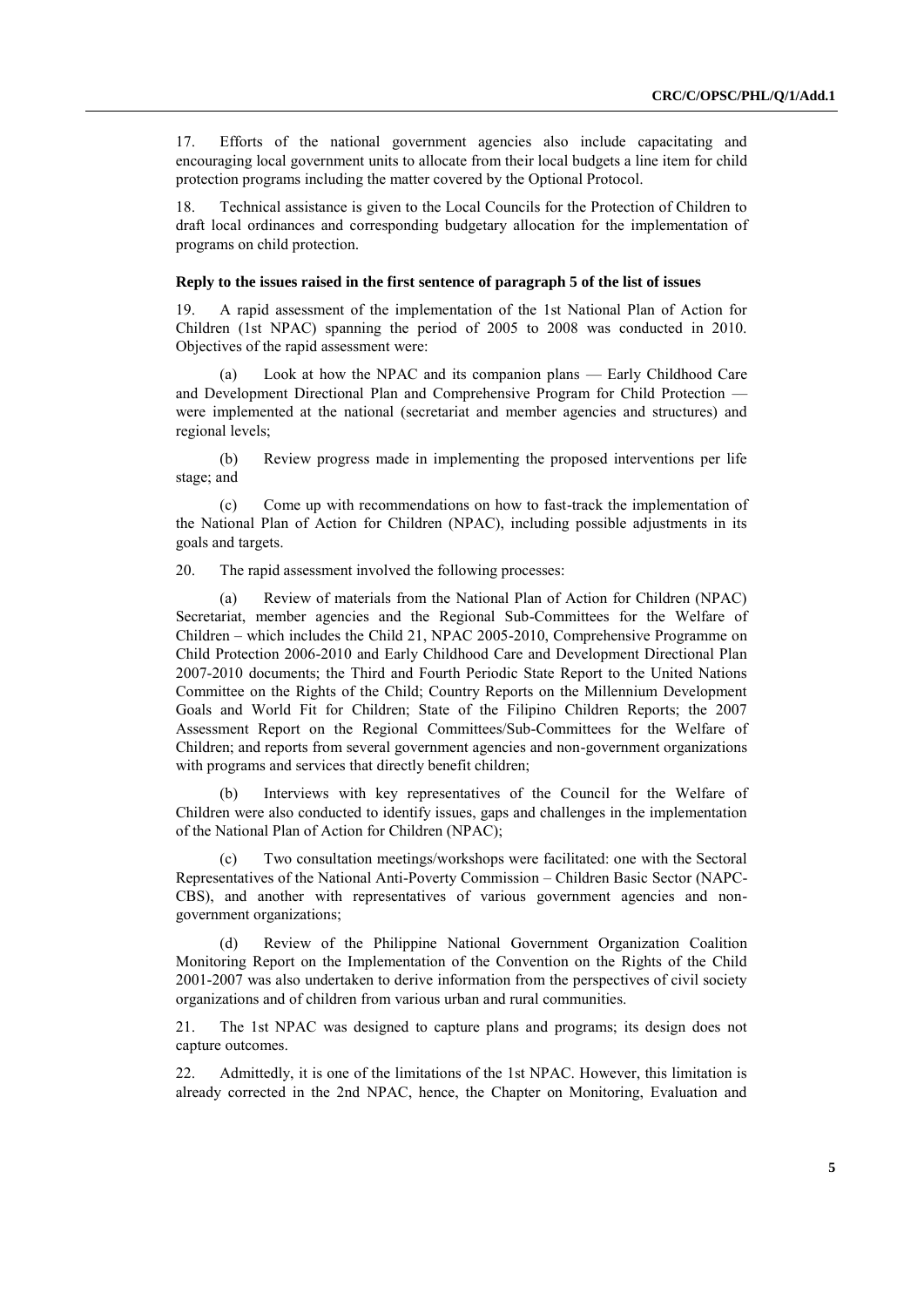Reporting for Children and the Results matrix: NPAC Goals/MDGs, Targets, and Programs which will be able to determine outcomes.

23. The Comprehensive Program for Child Protection (CPCP) which is a companion document of the National Action Plan for Children (NPAC) has been formulated. The Comprehensive Program for Child Protection (CPCP) is an expansion of the protection component of the National Plan of Action for Children (NPAC) and considers its Plan strategies to minimize if not to end sale and prostitution of children and child pornography.

### **Reply to the issues raised in the second sentence of paragraph 5 of the list of issues**

24. The development of the 2nd National Plan of Action for Children (NPAC) 2011 – 2016 underwent the following processes:

(a) Consultation with the different committees and sub-committees of the CWC which involved both government agencies and non-government organizations;

(b) Cluster consultations with the Regional Sub-Committee for the Welfare of Children (RSCWC) – Luzon, Visayas and Mindanao – attended by members coming from the National Government Agencies (NGAs), Non-Government Organizations (NGOs) and Local Government Units (LGUs);

(c) Consultation with children to get their perspective on the things that the plan should give priority;

- (d) Consultation with the different inter-agency councils and committees;
- (e) One-on-one consultation with key line agencies;

(f) Meetings with the sub-committees on Commercial Sexual Exploitation of Children (CSEC) and Children Affected by Armed Conflict (CCAC) under the Council for the Welfare of Children (CWC);

(g) Presentation and discussion with the members of the Technical Management Group.

25. The final stage of the process was the adoption of the Council for the Welfare of Children (CWC) Board which happened during its 4th quarter meeting on December 14, 2011.

## **Reply to the issues raised in paragraph 6 of the list of issues**

26. The Council for the Welfare of Children (CWC), together with its partner government agencies, non-government organizations, faith-based groups, local governments continue to celebrate significant children's events that serve as venues to advocate for the promotion and protection of child rights. The annual National Awareness Week for the Prevention of Child Sexual Abuse and Exploitation held every 2nd week of February, had its kick-off activity in one city outside of Metro Manila with support from the local government. The celebration focused on the safety of children and young people from abuse and exploitation emanating from the use and access to internet or cyberspace.

27. In partnership with the Department of Education and other organizations working on children, the Center for the Prevention and Treatment of Child Sexual Abuse, an Non-Government Organizations (NGO) partner is undertaking a Safety School Campaign premised on building a protective environment for children through safety in schools. Specifically, this initiative supports the full implementation of the Department Order No. 45 series of 2009 which is "institutionalization of the Personal Safety Lessons in All Public Elementary and Secondary Schools Nationwide, and the Department Order No. 40 series of 2012 otherwise the "Department of Education Child Protection Policy".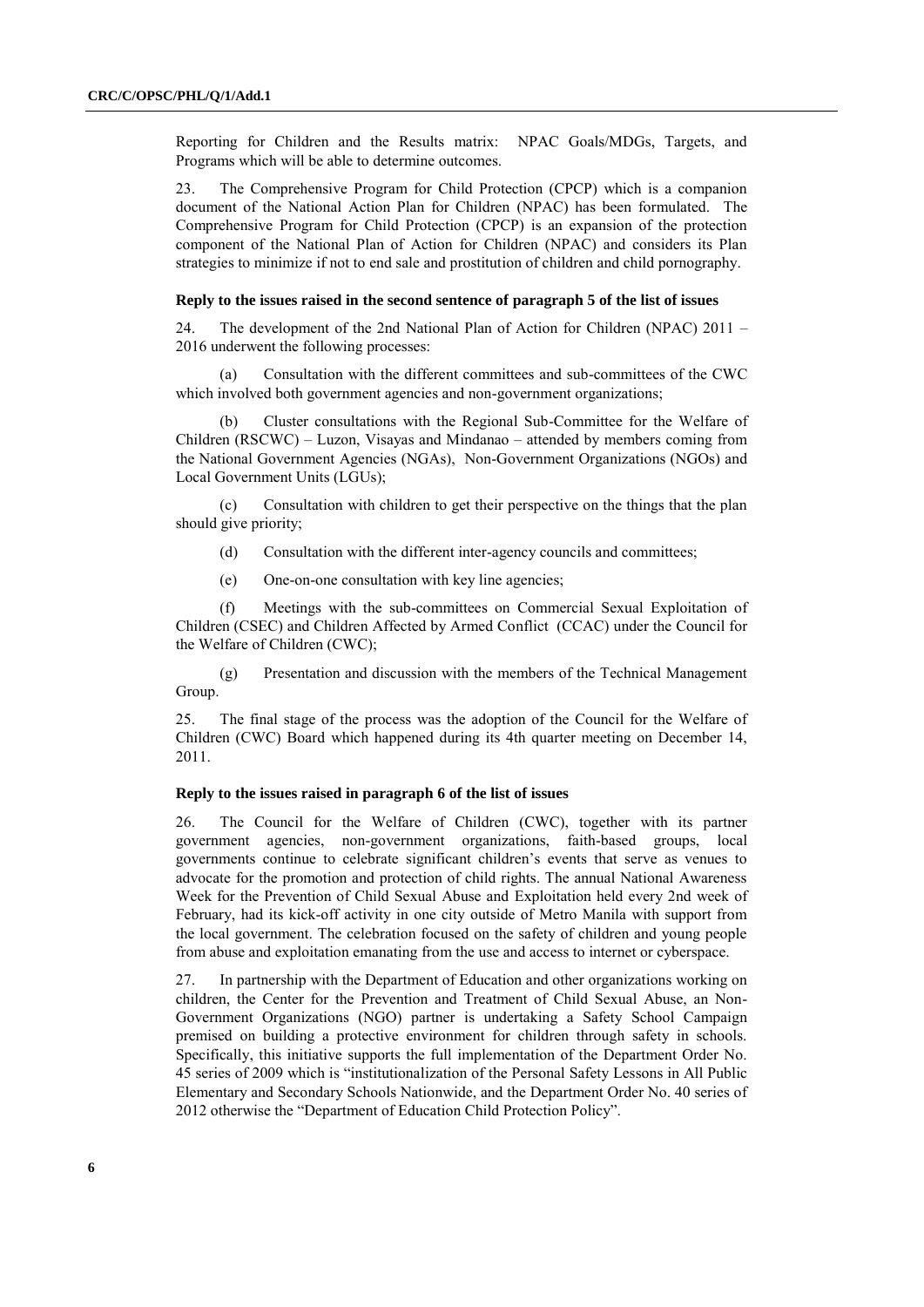#### **Street children**

28. Families and children living on the streets are more prone to different forms sexual exploitation such as prostitution and more exposed to pornographic materials.

29. A preventive program called the "Comprehensive Program for Street Children, Street Families and Indigenous Peoples especially Sama –Badjaus" has been developed and implemented by DSWD, local government units, and other non-government organizations and partners. Its main goal is to have zero children working and/or living on the streets.

30. The program provides a package of services and interventions to respond to the needs and give opportunities for street children, street families and the Bajaus to live productively and in a safe environment. Specific services include the establishment/ settingup of activity centers, day and night minding centers, camping for street children, relocation project for street families and Bajau, "balik probinsya" (back to province) project, sampaguita planting project, and provision of livelihood assistance/ opportunities through Self-Employment Assistance-Kaunlaran (SEA-K), access to skills training, provision of educational assistance, and other support services available in the community.

31. The Advocacy Component of the Comprehensive Program, handled by the Council for the Welfare of Children together with the Department of the Interior and Local Government (DILG), include strengthening and sustaining the Local Council for the Protection of Children (LCPCs) especially the Barangay Councils for the Protection of Children (BCPCs), consultations with faith-based organizations, provision of incentives to BCPCs in 10 priority areas in (National Capital Region (NCR) to start the work for street children, developing Information, Education and Communication (IEC) materials containing key messages on how to help the street children, popularization of the protocol to reach out to street children, and continuous advocacy and coordination with the Metro Manila Local Chief Executives to ensure support for the implementation of the comprehensive program.

## **Children in Disasters**

32. The Child Protection Working Group (CPWG) chaired by the Council for the Welfare of Children was organized to ensure children's protection rights, issues and needs are highlighted in times of disasters or emergency situations. Its creation was anchored on the need to coordinate activities aimed at strengthening the protection of children in disaster-stricken areas. It was established to bring together in one forum child protection actors and partners operating in areas affected by the two disasters. The CPWG aims to focus on protection issues of children that results from or have been exacerbated by major disasters. It was also organized to facilitate the development and coordination of child protection strategies and responses, including advocacy with authorities and humanitarian actors.

33. The CPWG initiated a project on the Registration and Family Tracing of Separated and Unaccompanied Children in response to the need to highlight children's issues and concerns related to TS Ketsana (Ondoy) and TY Parma (Pepeng). The project aimed to validate, refer and monitor the case management activities of the reported cases of children that were affected by the disaster.

34. The project also covered the dead, orphaned and reunited cases as well as other child abuse cases resulting from the impact of Tropical Storm Ketsana and Typhoon Parma.

## **Children in Armed Conflict**

35. The Philippine Government, fully aware of the condition of children in situations of armed conflict, continues its efforts to ensure measures are taken to alleviate their situation,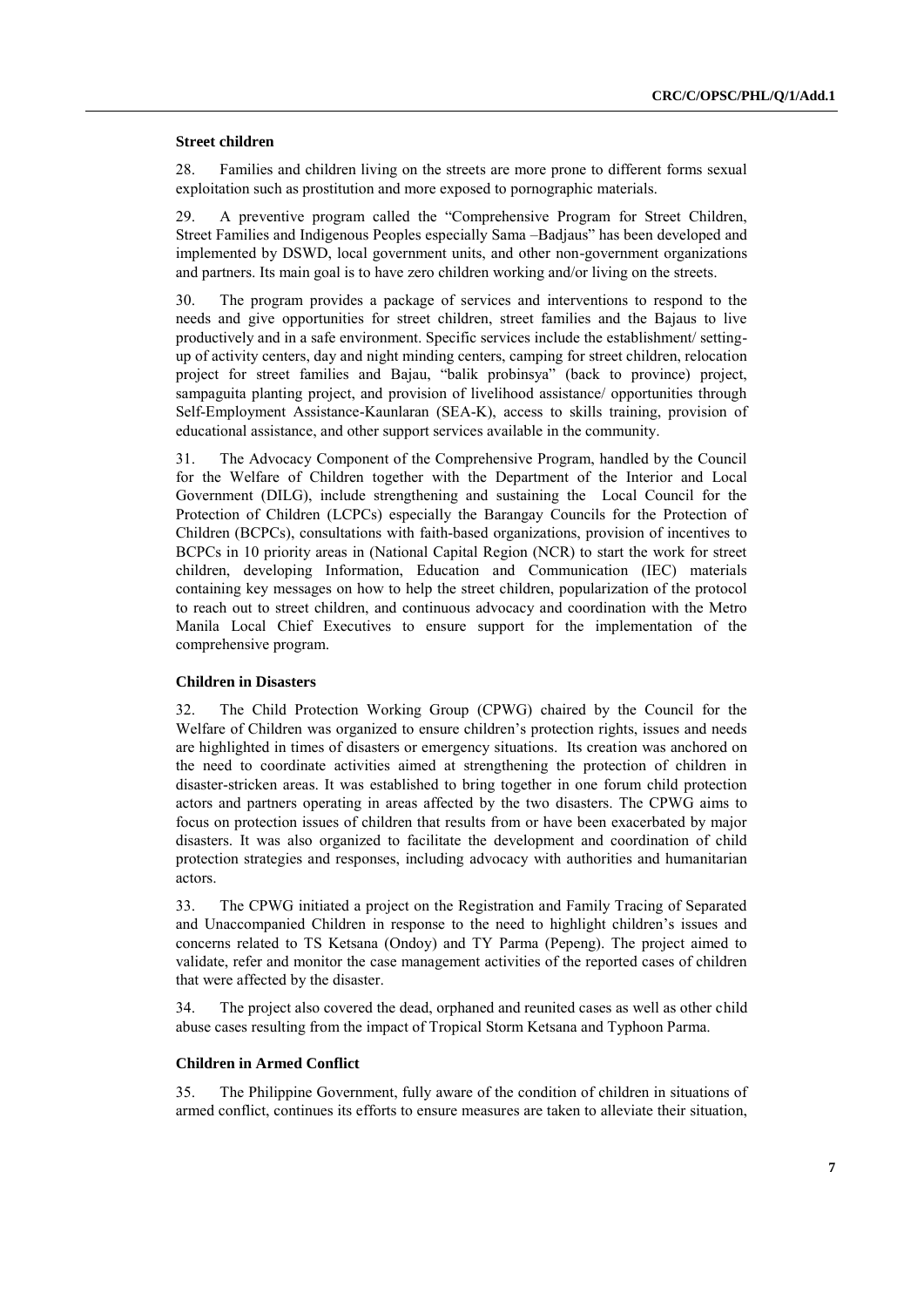consistent with its commitment to uphold and adhere to the provisions of the UN Convention on the Rights of the Child. These measures include the establishment of the Monitoring, Reporting, and Response System (MRRS) for Grave Child Rights Violations in Situations of Armed Conflict (MRRS-GCRVSAC). Its primary objective is to protect children in situations of armed conflict by preventing occurrence of grave child rights violations and ensuring the provision of appropriate and timely response in the event of such violations. Through MRRS-GCRVSAC standard data are also generated to serve as the government source of information on all matters pertaining to such violations.

36. The Council for the Welfare of Children is still in the process of establishing the Monitoring, Reporting, and Response System for Grave Child Rights Violation in Situations of Armed Conflict (MRRS-GCRVSAC) from local levels to national levels. Once established, series of orientations with the front line workers in select provinces will be conducted capacitating them what to report (identifying possible GCRV), where to report, and how to report and provide response/interventions to child victims.

37. Once this system becomes operational, the following interventions may be provided to child victims:

- (a) Rescue;
- (b) Medical;
- (c) Psychosocial
- (d) Counseling;
- (e) Rehabilitation;
- (f) Education.

38. Protocol on MRRS-CCRVSAC, which includes placing prime consideration to confidentiality of cases, is already drafted.

### **Reply to the issues raised in the first sentence of paragraph 7 of the list of issues**

39. The country has several laws which criminalize the sale of children, child prostitution and child pornography.

40. R.A. No. 7610 otherwise known as the Act Providing for Stronger Deterrence and Special Protection Against Child Abuse, Exploitation and Discrimination provides in its following provisions the definition of those who have committed the offense and the penalty under the law:

 $^-$  Sec.5:

(a) Those who engaged in or promote, facilitate or induce child prostitution which include, but are not limited to, the following:

1. Acting as a procurer of a child prostitute;

2. Inducing a person to be a client of a child prostitute by means of written or oral advertisements or other similar means;

3. Taking advantage of influence or relationship to procure a child as prostitute;

4. Threatening or using violence towards a child to engage him as a prostitute; or

5. Giving monetary consideration goods or other pecuniary benefit to a child with intent to engage such child in prostitution.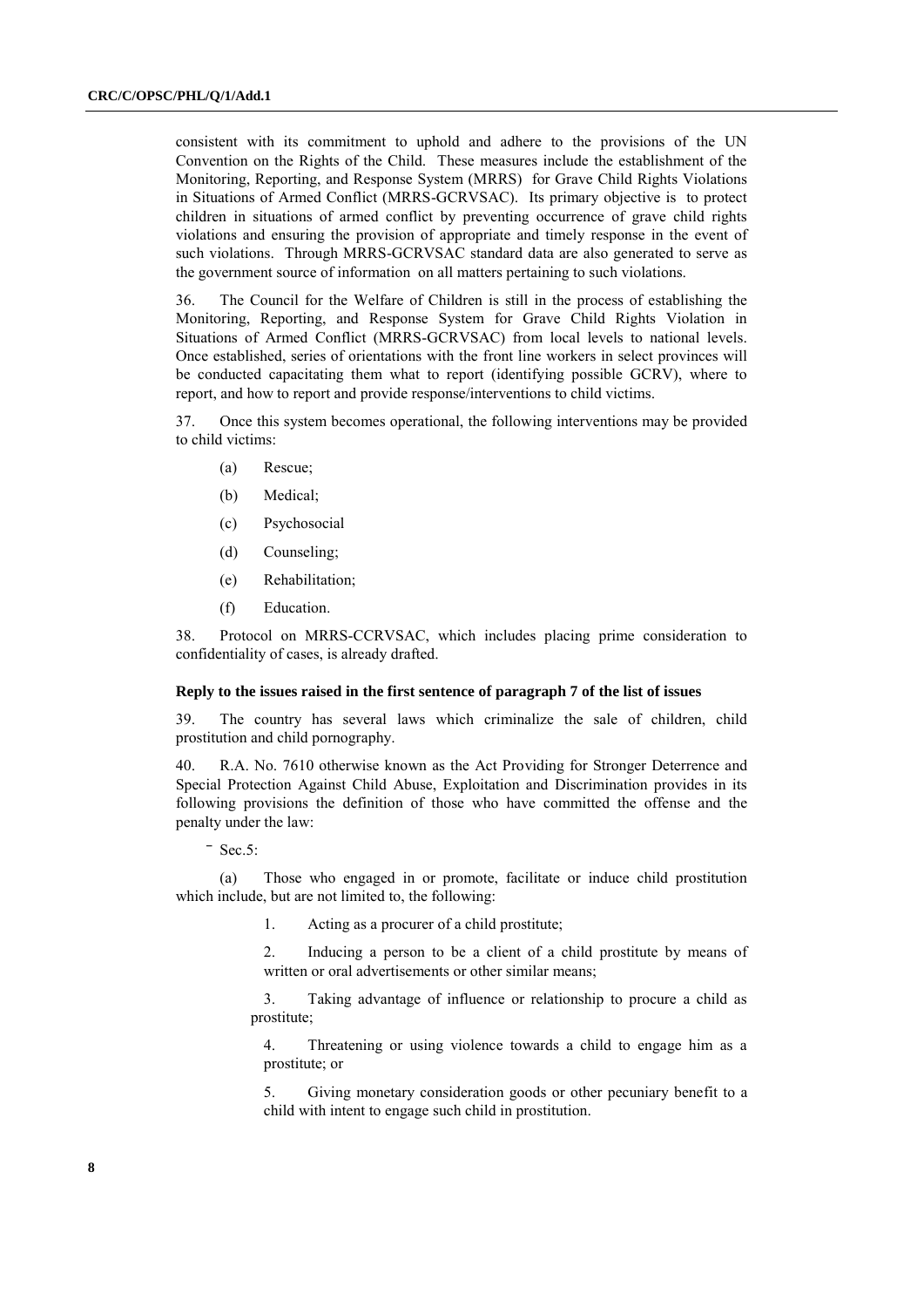(b) Those who commit the act of sexual intercourse of lascivious conduct with a child exploited in prostitution or subject to other sexual abuse; Provided, That when the victims is under twelve (12) years of age, the perpetrators shall be prosecuted under Article 335, paragraph 3, for rape and Article 336 of Act No. 3815, as amended, the Revised Penal Code, for rape or lascivious conduct, as the case may be: Provided, That the penalty for lascivious conduct when the victim is under twelve (12) years of age shall be reclusion temporal in its medium period; and

(c) Those who derive profit or advantage therefrom, whether as manager or owner of the establishment where the prostitution takes place, or of the sauna, disco, bar, resort, place of entertainment or establishment serving as a cover or which engages in prostitution in addition to the activity for which the license has been issued to said establishment.

- Sec. 7. Child Trafficking  $-$  Any person who shall engage in trading and dealing with children including, but not limited to, the act of buying and selling of a child for money, or for any other consideration, or barter, shall suffer the penalty of reclusion temporal to reclusion perpetua. The penalty shall be imposed in its maximum period when the victim is under twelve (12) years of age.
- Sec. 9. Obscene Publications and Indecent Shows Any person who shall hire, employ, use, persuade, induce or coerce a child to perform in obscene exhibitions and indecent shows, whether live or in video, or model in obscene publications or pornographic materials or to sell or distribute the said materials shall suffer the penalty of provisision mayor in its medium period.
- ‾ If the child used as a performer, subject or seller/distributor is below twelve (12) years of age, the penalty shall be imposed in its maximum period.
- ‾ Any ascendant, guardian, or person entrusted in any capacity with the care of a child who shall cause and/or allow such child to be employed or to participate in an obscene play, scene, act, movie or show or in any other acts covered by this section shall suffer the penalty of prision mayor in its medium period.
- ‾ Sec. 11. Sanctions of Establishments or Enterprises which Promote, Facilitate, or Conduct Activities Constituting Child Prostitution and Other Sexual Abuse, Child Trafficking, Obscene Publications and Indecent Shows, and Other Acts of Abuse. – All establishments and enterprises which promote or facilitate child prostitution and other sexual abuse, child trafficking, obscene publications and indecent shows, and other acts of abuse shall be immediately closed and their authority or license to operate cancelled, without prejudice to the owner or manager thereof being prosecuted under this Act and/or the Revised Penal Code, as amended, or special laws.

41. R.A. No. 9208 otherwise known as the Anti-Trafficking in Persons Act of 2003 provides the definition of an offense and penalty under the law in its following provisions:

Sec. 4. Acts of Trafficking in Persons. - It shall be unlawful for any person, natural or juridical, to commit any of the following acts:

(a) To recruit, transport, transfer; harbor, provide, or receive a person by any means, including those done under the pretext of domestic or overseas employment or training or apprenticeship, for the purpose of prostitution, pornography, sexual exploitation, forced labour, slavery, involuntary servitude or debt bondage;

(b) To introduce or match for money, profit, or material, economic or other consideration, any person or, as provided for under Republic Act No. 6955, any Filipino woman to a foreign national, for marriage for the purpose of acquiring, buying, offering,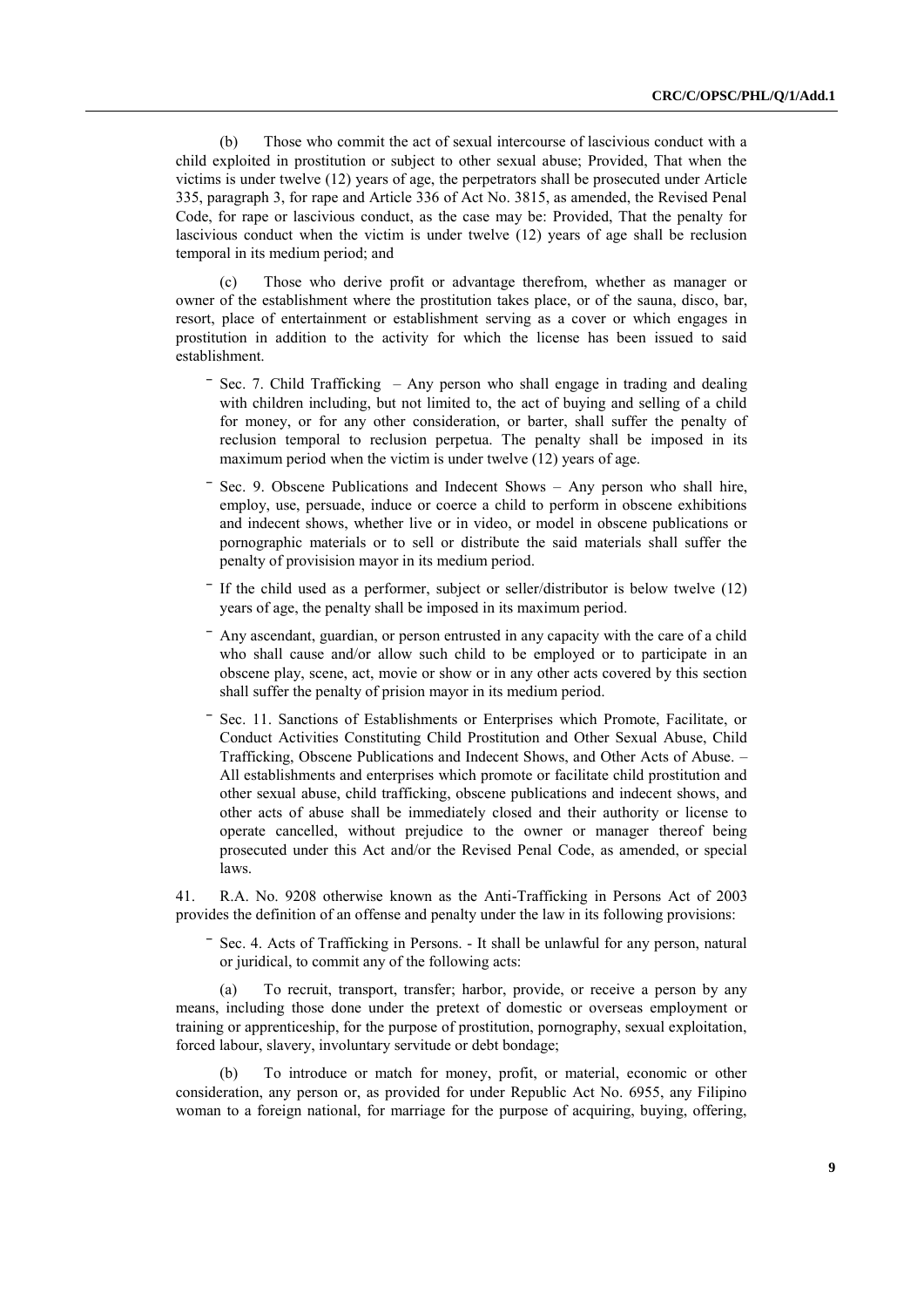selling or trading him/her to engage in prostitution, pornography, sexual exploitation, forced labor, slavery, involuntary servitude or debt bondage;

(c) To offer or contract marriage, real or simulated, for the purpose of acquiring, buying, offering, selling, or trading them to engage in prostitution, pornography, sexual exploitation, forced labour or slavery, involuntary servitude or debt bondage;

(d) To undertake or organize tours and travel plans consisting of tourism packages or activities for the purpose of utilizing and offering persons for prostitution, pornography or sexual exploitation;

(e) To maintain or hire a person to engage in prostitution or pornography;

(f) To adopt or facilitate the adoption of persons for the purpose of prostitution, pornography, sexual exploitation, forced labour, slavery, involuntary servitude or debt bondage;

(g) To recruit, hire, adopt, transport or abduct a person, by means of threat or use of force, fraud, deceit, violence, coercion, or intimidation for the purpose of removal or sale of organs of said person; and

(h) To recruit, transport or adopt a child to engage in armed activities in the Philippines or abroad.

- Sec. 6. Qualified Trafficking in Persons. The following are considered as qualified trafficking:
	- (a) When the trafficked person is a child;

(b) When the adoption is effected through Republic Act No. 8043, otherwise known as the "Inter-Country Adoption Act of 1995" and said adoption is for the purpose of prostitution, pornography, sexual exploitation, forced labor, slavery, involuntary servitude or debt bondage;

(c) When the crime is committed by a syndicate, or in large scale. Trafficking is deemed committed by a syndicate if carried out by a group of three (3) or more persons conspiring or confederating with one another. It is deemed committedin large scale if committed against three (3) or more persons, individually or as a group;

When the offender is an ascendant, parent, sibling, guardian or a person who exercises authority over the trafficked person or when the offense is committed by a public officer or employee;

When the trafficked person is recruited to engage in prostitution with any member of the military or law enforcement agencies;

(f) When the offender is a member of the military or law enforcement agencies; and

(g) When by reason or on occasion of the act of trafficking in persons, the offended party dies, becomes insane, suffers mutilation or is afflicted with Human Immunodeficiency Virus (HIV) or the Acquired Immune Deficiency Syndrome (AIDS).

42. R.A. 9775 or the Anti-Child Pornography Act of 2009 stipulates the Penal Provisions in its Section 12; Penalties and Sanctions under Section 13; and Confiscation and Forfeiture of the Proceeds and Instruments Derived from Child Pornography in Section19. The Act also created the Inter-Agency Council Against Child Pornography (IACACP), a the body that coordinates, monitors and oversees the implementation of the law.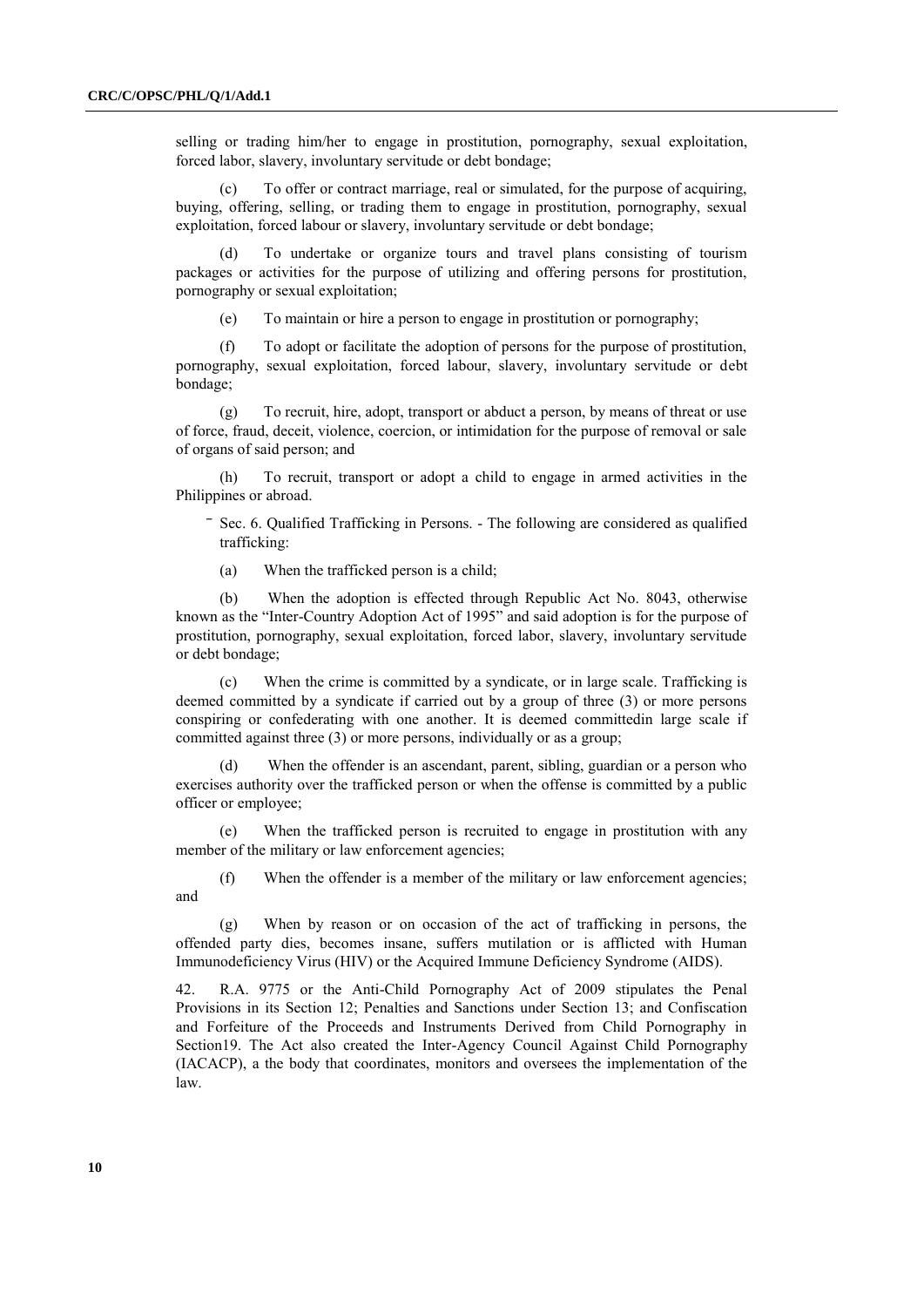43. RA 9995 or the Anti-Photo and Video Voyeurism Act of 2009 provides in its Section 4, the identified and categorized activities considered as Unlawful and prohibited and in its Section 5 the penalties; to wit:

- The penalty of imprisonment of not less than three (3) years but not more than seven (7) years and a fine of not less than One hundred thousand pesos (P100,000.00) but not more than Five hundred thousand pesos (P500,000.00), or both, at the discretion of the court shall be imposed upon any person found guilty of violating Section 4 of this Act.
- ‾ If the violator is a juridical person, its license or franchise shall automatically be deemed revoked and the persons liable shall be the officers thereof including the editor and reporter in the case of print media, and the station manager, editor and broadcaster in the case of a broadcast media.
- ‾ If the offender is a public officer or employee, or a professional, he/she shall be administratively liable.
- ‾ If the offender is an alien, he/she shall be subject to deportation proceedings after serving his/her sentence and payment of fines.

44. R.A. 8484 otherwise known "An Act Regulating the Issuance and use of Access Devices, Prohibiting Fraudulent Acts Committed Relative thereto, Providing Penalties and for other Purposes or the Access Devices Regulation Act of 1998" details punishable offenses in its following stipulations: Sections 9, Prohibited Acts; Section 11, Conspiracy to commit access device fraud; Section 12, Frustrated and attempted access device fraud; Section 13, Accessory to access device fraud and; Section 14, Presumption and prima facie evidence of intent to defraud. Its Section 10 provides for appropriate penalties to wit.

45. Any person committing any of the acts constituting access device fraud enumerated in the immediately preceding section shall be punished with:

(a) a fine of Ten thousand pesos (P10,000.00) or twice the value obtained by the offense, whichever is greater and imprisonment for not less than six (6) years and not more than ten (10) years, in the case of an offense under Section 9 (b)-(e), and (g)-(p) which does not occur after a conviction for another offense under Section 9;

a fine of Ten thousand pesos ( $P10,000.00$ ) or twice the value obtained by the offense, and imprisonment for not less than ten (10) years and for not more than twelve (12) years, in the case of an offense under Section 9 (a), and (f) of the foregoing section, which does not occur after a conviction for another offense under Section 9; and

(c) a fine of Ten thousand pesos (P10,000.00) or twice the value obtained by the offense, or imprisonment for not less than twelve (12) years and not more than twenty (20) years, or both, in the case of any offense under Section 9, which occurs after a conviction for another offense under said subsection, or an attempt to commit the same.

46. With regards to assistance provided to victims-survivors sale of children, child prostitution and child pornography, the Philippines through the Department of Social Welfare and Development (DSWD) maintains the following residential care unit/ temporary shelters that are accessible in different regions of the Philippines which offers counselling, psycho-social services and /or, recovery, rehabilitation programs and livelihood assistance to victims of child abuses:

(a) Home/Center for Girls - a child-caring facility that provides protection, care, treatment and rehabilitation services to abused and exploited girls below 18 years old;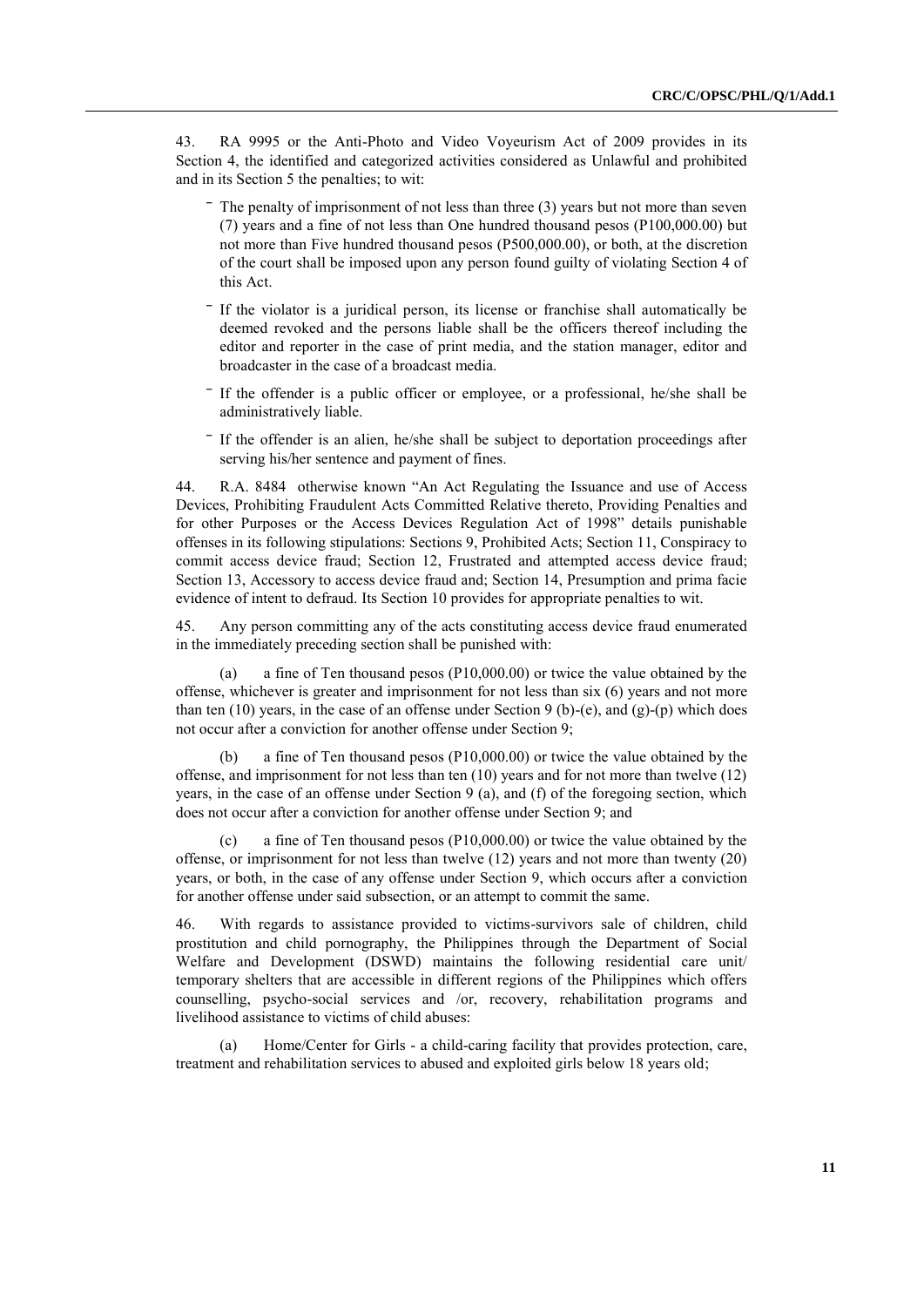(b) Marillac Hills (Also known as National Training School for Girls) - a child caring facility that provides care and rehabilitation to female children in conflict with the law, abused and exploited girls below 18 years old;

(c) Reception and Study Center for Children – a child-caring facility that provides psychosocial services to children particularly to girl children 0 to 6 years of age. The RSCC aims to help the child achieve child survival, development and protection.

47. The abovementioned centers provide services under the acronym SHEPHERDS which means: (a) social services; (b) homelife service; (c) education; (d) psychosocial/psychiatric; (e) economic productivity/skills training and socio-cultural; (f) recreational; (g) dental/medical; (h)spiritual.

#### **Reply to the issues raised in the second sentence of paragraph 7 of the list of issues**

### **Child Wise Tourism**

48. The Philippines continues to strengthen the implementation of the Child Wise Tourism (CWT) program in adherence to the country's commitment in promoting and protecting child rights. The CWT was launched in the country's premier tourist destinations, Boracay and Puerto Princesa City, Palawan in 2010.

49. Through the Program, the Department of Tourism (DOT) gives premium to family; its tourism facilities follow standards that promote family togetherness and ensure safety of children.

50. Its capacity-building component gives priority to frontline service providers like the police officers, taxi drivers, hotel frontline workers and the local tourism officers.

51. Its awareness campaign component is facilitated through the development of materials that included billboards, stickers, and posters posted in hotels, airlines, airports, and tourism and police offices in main tourist destinations in the Philippines.

52. It's hotline number, 0919-777-7377, is made available to the public for reports of abuse or suspicions that needs to be brought to the attention of the authorities.

53. The implementation of CWT is supported by other government and non-government agencies such as the Department of Justice (DOJ), the Department of Social Welfare Development (DSWD), Philippine National Police and the End Child Prostitution, Child Pornography and Trafficking of Children for Sexual Purposes (ECPAT) Philippines, Philippine Chamber of Commerce and Industry, and local government units.

#### **Reply to the issues raised in the first sentence of paragraph 8 of the list of issues**

54. Instead of pegging the minimum age for sexual consent, bills on amending the age of statutory rape have been filed in the 15th Congress proposing to increase of age of statutory rape. The bills do not just raise the age of statutory rape from 12 years old to 16 years old, but also protect more children in the age bracket, and stipulates other acts of sexual abuse such as acts of lasciviousness, seduction, corruption of minors, white slavery and abduction with specified minimum ages of applicability.

55. The House of Representatives (HOR) has filed House Bill Nos. 681 and 3049 which are still pending with the Committee on the Revision of Laws, and the Senate has filed Senate Bill Nos. 1513 and 2121 which are also still pending with the Committees on Justice and Human Rights and on Youth, Women and Family Relations with the above specified provisions.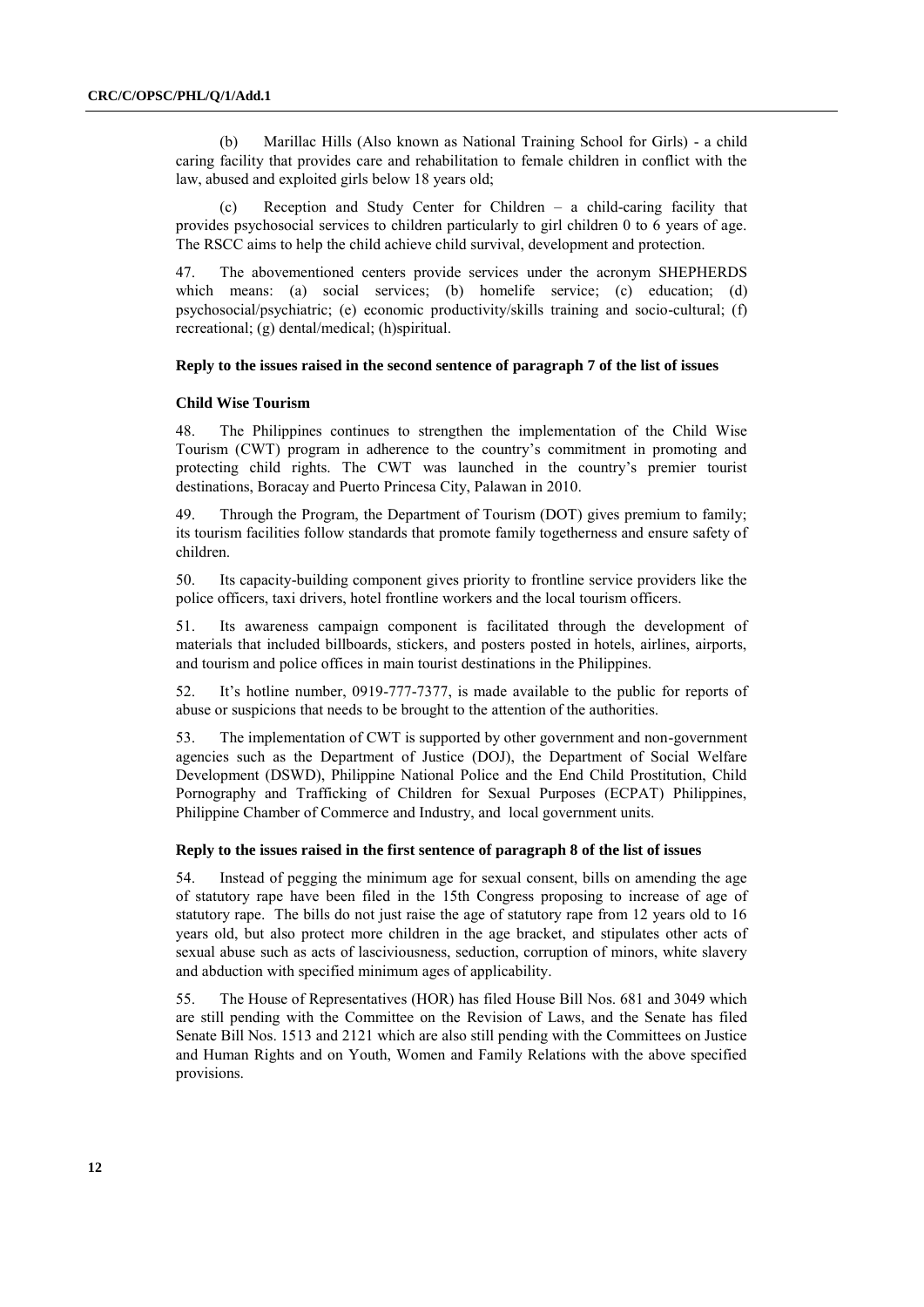#### **Reply to the issues raised in the second sentence of paragraph 8 of the list of issues**

56. Section 5 of Republic Act No. 7610 (Special Protection of Children Against Child Abuse, Exploitation and Discrimination Act) defines those children, who for money, profit, or any other consideration or due to the coercion or influence of any adult, syndicate or group, indulge in sexual intercourse or lascivious conduct, are deemed to be children exploited in prostitution and other sexual abuse. These children are considered victims. The law penalizes said children victimized by the following:

1. Those who engage in or promote, facilitate or induce child prostitution;

2. Those who commit the act of sexual intercourse of lascivious conduct with a child exploited in prostitution or subject to other sexual abuse; and

3. Those who derive profit or advantage from such children.

57. Section 7 of the same law also penalizes any person who engages in child trafficking or trading and dealing with children which includes the act of buying and selling of a child for money, or for any other consideration, or barter.

58. Republic Act No. 9775 (Anti-Child Pornography Act of 2009) provides that the physical, moral, spiritual, intellectual, emotional, psychological and social well-being of children are promoted and protected by the government. Particularly, they are protected from all forms of exploitation and abuse including, but not limited to their use in pornographic performances and materials and their inducement or coercion to engage or be involved in pornography through whatever means.

59. Under the same law, the victim of child pornography and his/her family shall be entitled to protection as well as to the rights and benefits of witnesses under Republic Act No. 6981 (The Witness Protection, Security and Benefit Act). The same law considers him/her as a victim of a violent crime defined under Republic Act No. 7309 (An Act Creating a Board of Claims under the Department of Justice for Victims of Unjust Imprisonment or Detention and Victims of Violent Crimes and for Other Purposes). Section 17 of Republic Act No. 9208 (Anti-trafficking in Persons Act of 2003) provides for the legal protection of trafficked persons, including children. As such, under said laws, children are recognized victims of trafficking and are penalized for crimes directly related to the acts of trafficking or in obedience to the order made by the trafficker. Their consent involving in these acts is irrelevant.

60. Section 58 of Republic Act No. 9344 (Juvenile Justice and Welfare Act of 2006) provides that children are already exempted from prosecution for the crime of prostitution. Under Section 202 of Act No. 3815, as amended, (the Revised Penal Code), the same offense is not applicable to children.

#### **Reply to the issues raised in the first sentence of paragraph 9 of the list of issues**

61. Under the Aquino Administration, intensified efforts on timely and adequate investigation and prosecution of violations of the rights of children as well as assistance and protection to children victims throughout the legal and judicial process is given emphasis. Executive Order No. 53, Series of 2011 strengthened and reorganized the Committee for the Special Protection of Children (CSPC) in order to effectively function as the body principally responsible for coordinating and monitoring the investigation and prosecution of cases involving violation of R. A. No, 7610 and other related laws. The Secretary of Justice was designated as the Chairperson of the Committee.

62. The Philippine Department of Justice has also issued Department Circular No. 57 dated 29 July 2012 directing prosecutors to give priority to cases involving the trafficking of persons.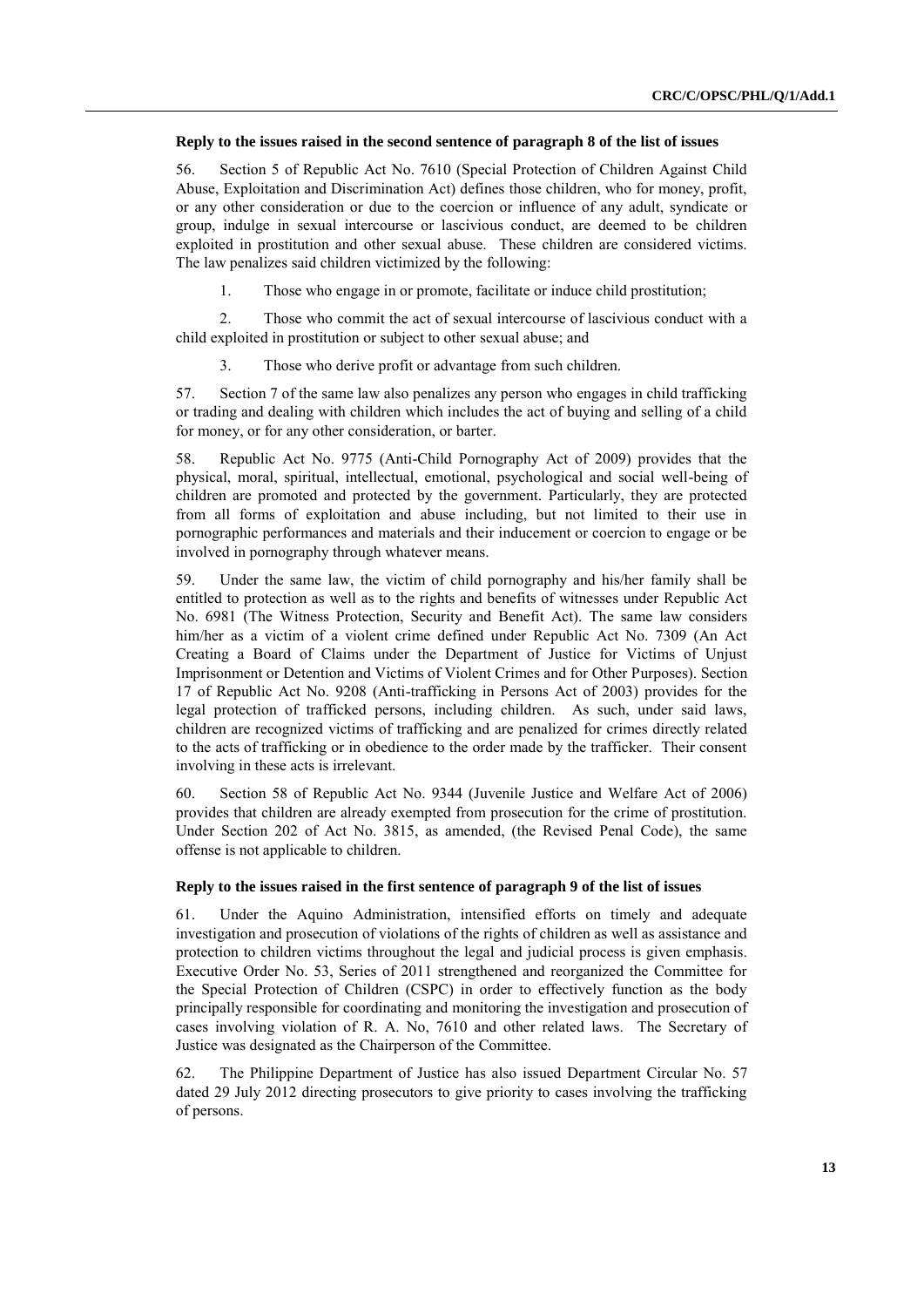#### **Reply to the issues raised in the second sentence of paragraph 9 of the list of issues.**

63. The Philippine Department of Justice has issued Department Circular No. 57 dated 29 July 2012 directing prosecutors to give priority to cases involving the trafficking of persons. Capacity building activities were also afforded to prosecutors and NBI agents on cybercrimes which include Anti-Child Pornography violations. Prosecutors are regularly trained on child-sensitive techniques in the investigation and prosecution of child-related cases.

64. Based on the 2012 Philippine Government Report to the United States Department of State Trafficking in Person Report the following information addressing corruption and complicity in law enforcement efforts pertaining to trafficking of persons which includes child trafficking were related:

1. Ten (10) Administrative cases against fifteen (15) Bureau of Immigration officers for various incidents of facilitation and promotion of illegal departure and trafficking activities;

2. Dismissal of eighteen (19) Immigration Officers for grave misconduct, conduct prejudicial to the best interest of service, dishonesty and gross neglect of duty for facilitating illegal transaction;

3. Administrative and criminal cases against a NBI intelligence officer;

4. Administrative and criminal cases against thirteen (13) Philippine Overseas and Employment Administration (POEA) personnel.

# **Reply to the issues raised in paragraph 10 of the list of issues**

#### **Recovery and Reintegration Program for Trafficked Persons (RRPTP)**

65. The Recovery and Reintegration Program for Trafficked Persons (RRPTP) of the Department of Social Welfare and Development (DSWD) is a comprehensive program which ensure that adequate recovery and reintegration services is provided to trafficked persons. Employing a multi-sectoral approach, a complete package of services is provided to victims and survivors covering their psychosocial, social and economic needs.

66. The Philippine Congress appropriated funds in the 2011 and the 2012 national budget to the Inter-Agency Council Against Trafficking (IACAT) to include the P25,000,000.00 for the Department of Social Welfare and Development's anti-trafficking programs.

67. The above mentioned budget ensures that there are available services for trafficked persons, especially for care and support of child victims. The services for trafficked persons refer to the direct assistance and services extended to trafficked persons. These include psychosocial, medical, legal and economic services that enable the clients to recover from the traumatic experience. Multi-sectoral approach maximizes existing programs and services for trafficked persons.

68. Specific activities under this component are the following:

(a) Case Management – the process of analyzing the problems and needs of trafficked persons, planning and implementing interventions and monitoring and evaluating their progress towards their successful recovery and reintegration with their families and into their communities;

(b) Services for Trafficked Persons – this involves the provision of direct service assistance in identifying career opportunities, development of skills and obtaining decent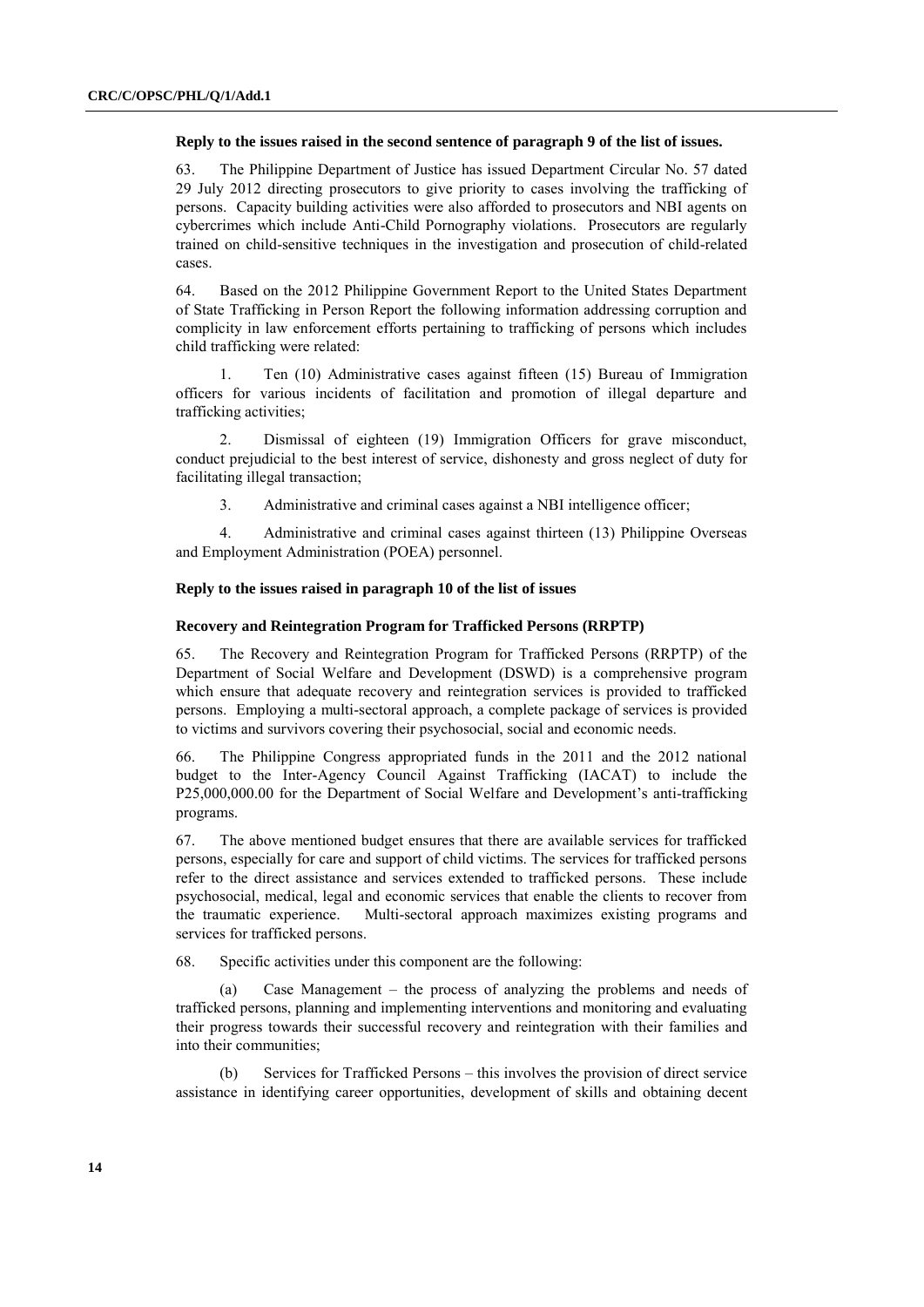work or livelihood in order to achieve economic independence and a strong sense of selfworth to victims of trafficking. Specifically, the provision includes:

- (i) provision of financial assistance while awaiting employment;
- (ii) provision of financial assistance while undergoing skills trainings;
- (iii) provision of capital assistance; and
- (iv) referral to employees and/or business partners.

(c) Support for Victims/Witnesses – refers to the auxiliary services extended to clients with on-going court cases. Said service may be used to defray the clients' expenses for traveling, temporary board and lodging, documentations, and other incidental expenses. This may also include provision of Deoxyribonucleic Acid (DNA) testing for trafficked persons, which may help in the prevention and prosecution of trafficking in persons' cases;

(d) Shelter for victims-survivors of trafficking – this involves the repair and maintenance of existing centers to accommodate victims-survivors in need of temporary shelters for specialized intervention due to traumatic experience, and on-going court cases. Separate units are constructed for male and female clients.

69. To date, there are 42 residential care unit/temporary shelters maintained by the Department of the Social Welfare and Development (DSWD) for the victims-survivors of trafficking in persons accessible in different regions of the Philippines.

- 70. These shelters are the following:
	- ‾ The Haven is a substitute home care for women that provide direct interventions to women victims of gender based violence or those vulnerable to abuse and exploitation whose ages are from 18-59 years old, who need protective and other services to promote healing and recovery;
	- Home/Centers for Girls A child –caring facility that provides protection, care and treatment, and rehabilitation services to abused and exploited girls below 18 years old;
	- Marillac Hills(also known as National Training School for Girls) A child caring facility that provides care and rehabilitation to female children in conflict with the law, abused and exploited girls below 18 years old;
	- Reception and Study Center for Children  $-$  a child caring facility that provides psycho-social services to children 0-6 years of age. The RSCC aims to help the child achieved her/his basic rights for child survival, development and protection.

#### **Inter-Agency Council Against Child Pornography**

71. The Advocacy Committee or Public Information and Education (PIE) Group is one of the five committees under the Inter-Agency Council Against Child Pornography (IACACP). It is chaired by the Council for the Welfare of Children (CWC) with members from Commission on Human Rights (CHR), (Department of Social Welfare and Development (DSWD), National Telecommunications Commission (NTC), Department of Science and Technology (DOST), Information and Communications and Technology Office (ICTO), Stairway Foundation and End Child Prostitution and Trafficking (ECPAT) Philippines. It is in-charge of the advocacy initiatives of the Council.

72. Its main goal is to increase public awareness of the problem of child pornography and educate the public on the anti-child pornography law. Specifically:

(i) to enhance the knowledge base on the phenomenon of child pornography;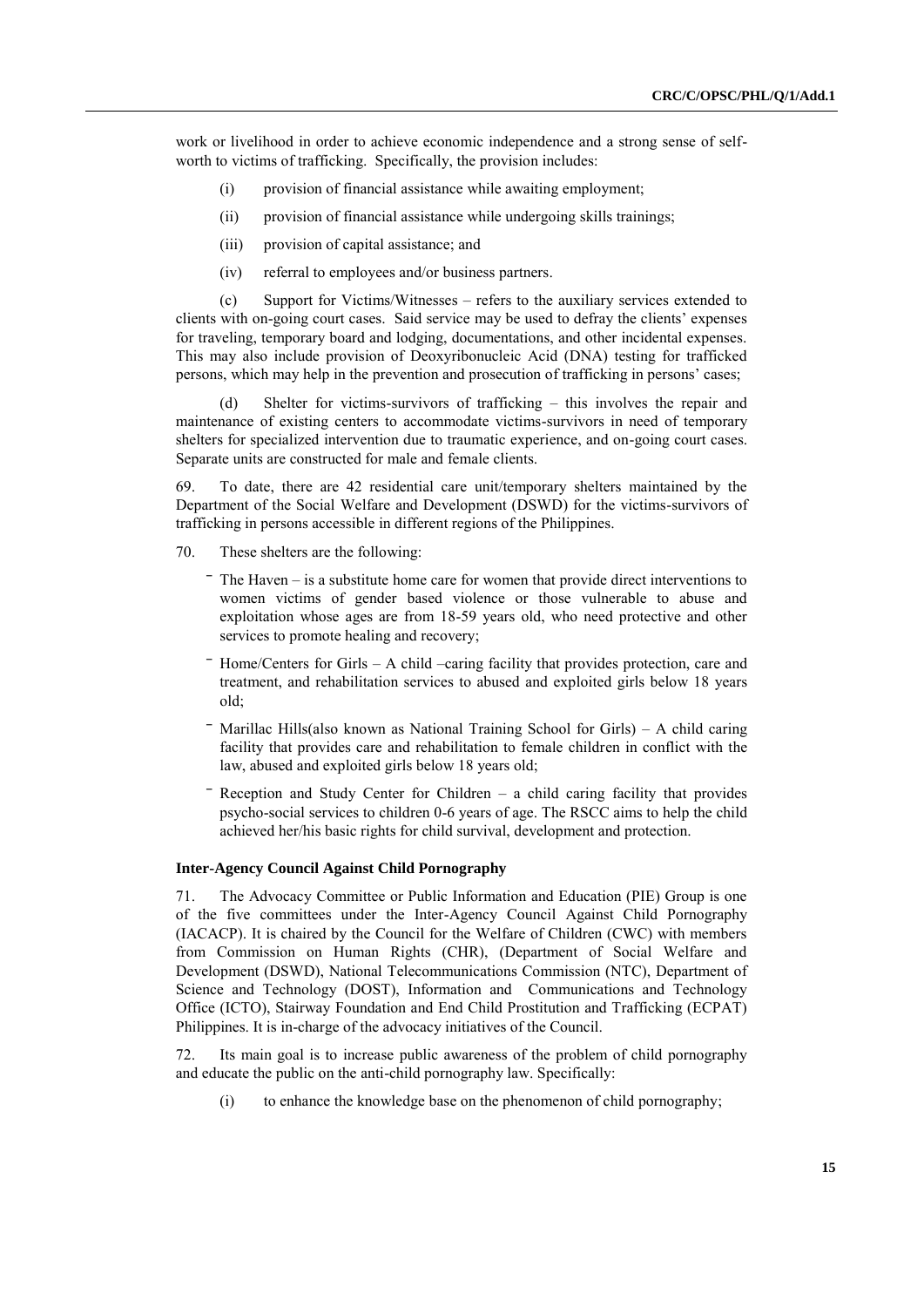(ii) to develop and implement a systematic information dissemination campaign on the issue of child pornography and RA 9775;

(iii) to develop information, education and communication materials on child pornography and RA 9775;

(iv) to conduct massive advocacy campaigns in high-risk communities on online pornography and cybersex involving children including parent education on supervising children in the use of internet.

73. The group came up with a three year plan covering 2011-2013. To date, they had developed the following advocacy campaign strategies and materials:

- website (www.iacacp.gov.ph);
- ‾ Facebook fan page (Philippine Inter-agency Council Agaisnt Child Pornography);
- ‾ screen saver (Child Pornography is a serious crime and is punishable by RA 9775. Magreport. (Ang pagsasawalang bahala ang magpapalala);
- ‾ logo (Child PorNOgraphy);
- ‾ tagline (Child PorNOgraphy: Your silence is acceptance; Tagalog version: Ang pagsasawalang bahala ang magpapalala);
- posters (Dos and Donts for children and parents);
- key messages (text blast with NTC and telephone companies-Say no to pornography. If you know of a victim, report to  $NBI - (02)$  523-8231 to 39; PNP Patrol 166, Philippine National Police (PNP) Angel Net – Smart: 0908-242-1150;  $Globe - 0906 - 336 - 6171$ .

## **Other Initiatives**

74. Education and advocacy campaign have been conducted by the DSWD Field Offices through the Social Welfare and Development Forum. It was attended by LCPC/SB Chair on Social Services, regional and provincial Pag-asa Youth Association in the Philippines (PYAP) presidents, Local Government Units focals, Non-Government Organizations point persons, Internet operators, hotel operators, government organizations including the Commission on Human Rights' and Department of Education' focals, Globe and Smart Area Managers and DSWD Field Office staff.

75. Five Thousand copies of R.A. 9775 and its Implementing Rules and Regulations have been printed through the help of United Nations Children's Fund (UNICEF) and have been distributed to the Department of Social Welfare and Development (DSWD) Field Offices including the Autonomous Region in Muslim Mindanao (ARMM).

76. Additional funds in the amount of P96,000.00 were provided to all Department of Social Welfare and Development (DSW) regional offices in 2011 for the conduct of regional policy forum.

77. Continuous conduct of accreditation and issuance of licenses have been undertaken by the Department of Social Welfare and Development (DSWD) to the government and non-government organizations/agency implementing residential and community based programs for children and youth.

# **Member Agencies of the Inter-Agency Council Against Child Pornography (IACACP) conducted their own capacity Building and Advocacy which include the following:**

78. The Commission on Human Rights (CHR) April 27-228-2011- Conducted training workshop on Relevant International Human Rights Instruments and Domestic laws on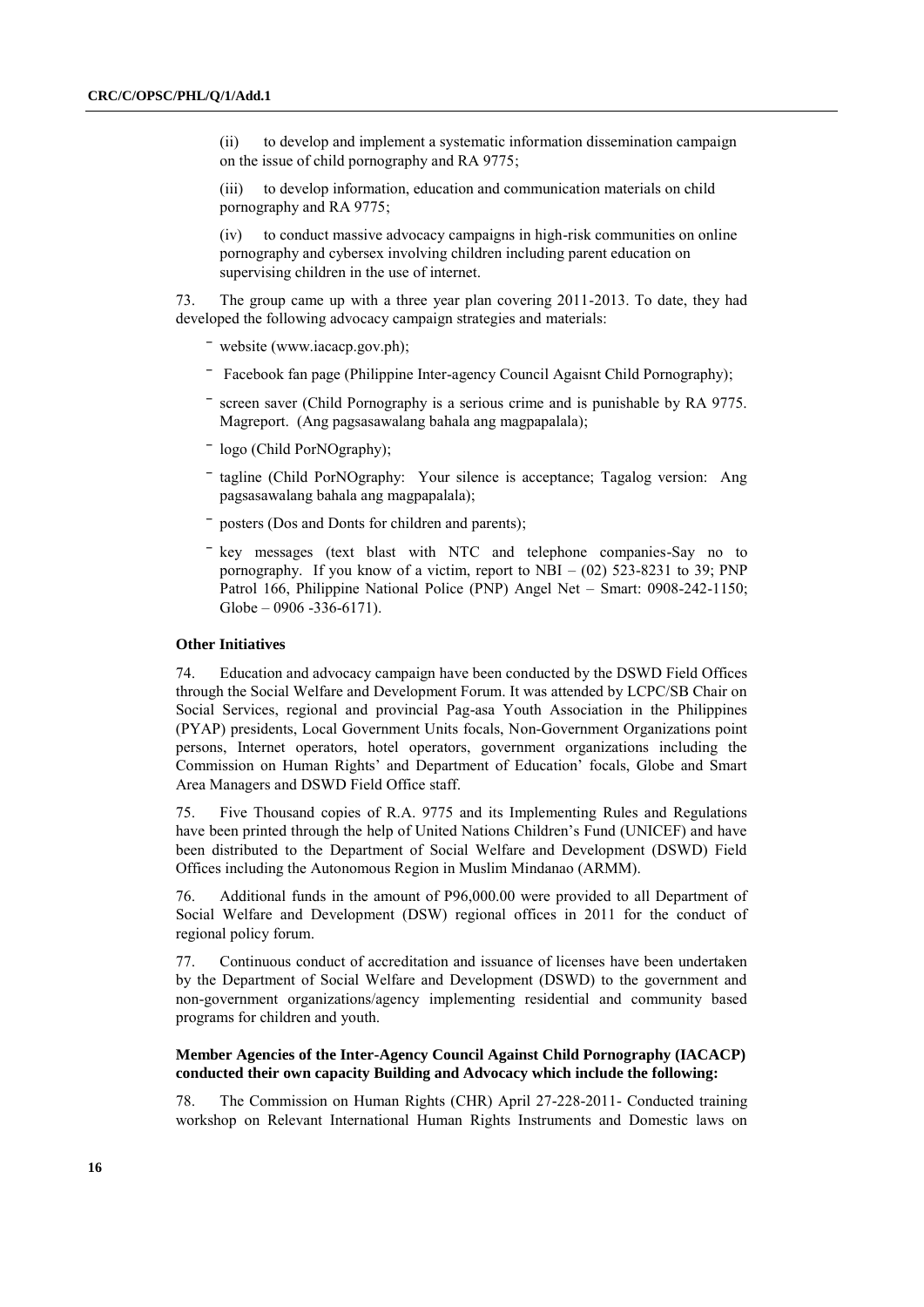Children with special focus on RA 9775. Participants in this training-workshop were the focal investigators, lawyers and information officers of its regional offices.

79. Stairway Foundation is into development the development of a draft RA 9775 localized ordinance. They also hold a theatre play called "Cracked Mirrors" which discusses child sexual abuse and exploitation, including the issue of pornography. They also produced the animation advocacy film "Red Leaves Falling" which is about Child Sex Trafficking and Child Pornography.

80. The National Telecommunications Commission (NTC) has drafted guidelines for Internet Service Providers relative to the Implementation of RA 9775.

81. The Optical Media Board (OMB) inspected 2,230 establishments, 8541 sacks of discs, 5% of which are child pornographic materials, , they conducted Anti-Women and Child Pornography and Anti-Piracy Information Campaign in schools, cities and fun run events.

#### **Investigation**

82. Form 10 – Complaint Form for Child Rights Violation- include "Child" Pornography" in the nature of Child Rights Violation and Case Type

83. Martus Executive Information System - database of the Commission on Human Rights (CHR) on child rights cases.

84. The IACACP formulated the Three  $(3)$  – Year Strategic, a document to be used as a guide by the local government units and other stakeholders in addressing the problem of child pornography. The Strategic Plan has (5) key strategic areas for effective implementation of the Act: (1) Advocacy, (2) Enforcement, Investigation and Prosecution, (3) Victims Assistance and Support, (4) Monitoring Management Information System, and (5) Partnership an Resource.

#### **Reply to the issues raised in paragraph 11 of the list of issues**

85. At present, Presidential Decree No. 1069 (Philippine Extradition Law) provides that extradition requests can only be granted when there is an existing extradition treaty between the Philippines and the other State, otherwise, extradition is not possible.

86. However, the remedy available in the absence of an extradition treaty is that the Philippines may use Mutual Legal Assistance (MLA) in Criminal matters to make requests for legal assistance in case there are violations of our laws on children. Under MLA, states may request assistance even in the absence of a treaty between them provided, that the same consideration will be given to the requested state based on the principle of reciprocity among states.

- 87. RA No. No. 9775 provides for the following:
	- Section 22. Child Pornography as a Transnational Crime. Pursuant to the Convention on transnational Organized Crime, the Department of Justice (DOJ) may execute the request of a foreign state for assistance in the investigation or prosecution of any form of child pornography by: (1) conducting a preliminary investigation against the offender and, if appropriate, to file the necessary charges in court; (2) giving information needed by the foreign state; and (3) to apply for an order of forfeiture of any proceeds or monetary instrument or properly located in the Philippines used in connection with child pornography in the court; Provided, That if the DOJ refuses to act on the request of for delaying the execution thereof: Provided, further, That the principles of mutuality and reciprocity shall, for this purpose, be at all times recognized;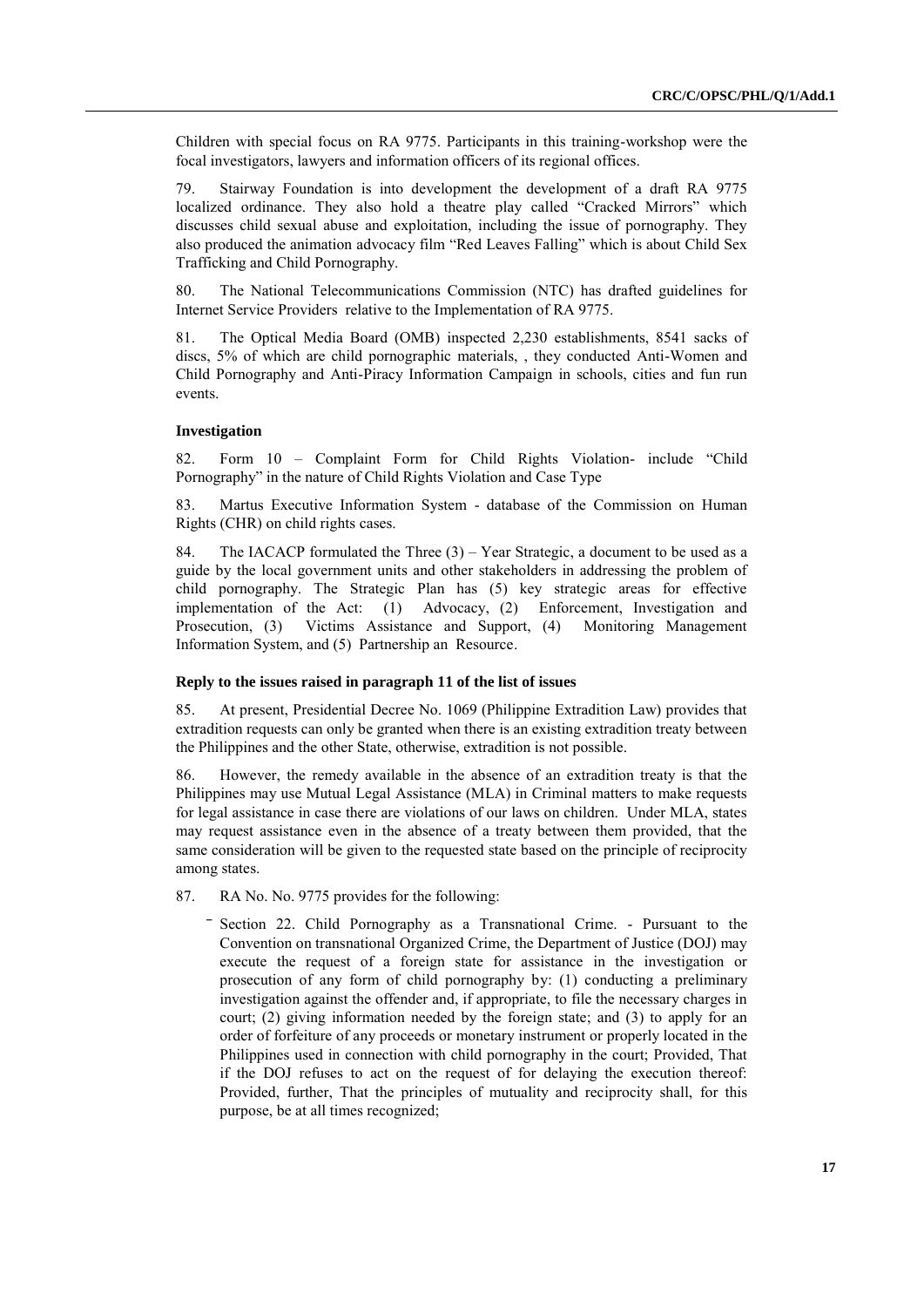Section 23. Extradition. - The Department of Justice (DOJ), in consultation with the Department of Foreign Affairs (DFA), shall endeavor to include child pornography among extraditable offenses in future treaties.

#### **Reply to the issues raised in paragraph 12 of the list of issues**

88. Under R. A. No. 7309 (Victims Compensation Act), any person who is a victim of violent crimes may file claims for compensation. For purposes of this Act, violent crimes shall include rape and shall likewise refer to offenses committed with malice which resulted in death or serious physical and/or psychological injuries, permanent incapacity or disability, insanity, abortion, serious trauma, or committed with torture, cruelty or barbarity. Children who fall under these conditions are entitled to compensation under this Act.

89. R. A. 9775 provides for the following remedies:

- Section 18. Mandatory Services to Victims of Child Pornography. To ensure recovery, rehabilitation and reintegration into the mainstream of society concerned government agencies and the LGUs shall make available the following services to victims of any form of child pornography:
	- (a) Emergency shelter or appropriate housing;
	- (b) Counselling;

(c) Free legal services, which shall include information about the victim's rights and the procedure for filing of complaints, claims for compensation and such other legal remedies available to them in a language understood by the child;

- (d) Medical or psychological services;
- (e) Livelihood and skills training; and
- (f) Educational assistance.

90. Sustained supervision and follow through mechanism that will track the progress of recovery, rehabilitation and reintegration of the child victims shall be adopted and carried out.

91. DSWD provides direct services such as provision of temporary shelter, provision of counseling, assists in filing and appropriate charge against the suspects /perpetrators, and assists the victim to their return to their respective residence. The following are the details of the existing Programs and Services of DSWD:

- (A) Community Based Programs and Services:
	- 1. Preventive Programs:

(a) Child Protective Services – provision of immediate interventions to a child to ensure his/her protection from abuse, neglect and exploitation;

(b) National Family Violence Prevention Program – a community– based strategy that aims to prepare the family members protect themselves against violence, exploitation or abuse by providing them training on management and resolution of conflicts within the family. It provides basic information on domestic violence and strategies for prevention through training, organization and strengthening of support groups and community-based structure, public information and advocacy, and family group conference as a preventive and mediation strategy in resolving family conflict;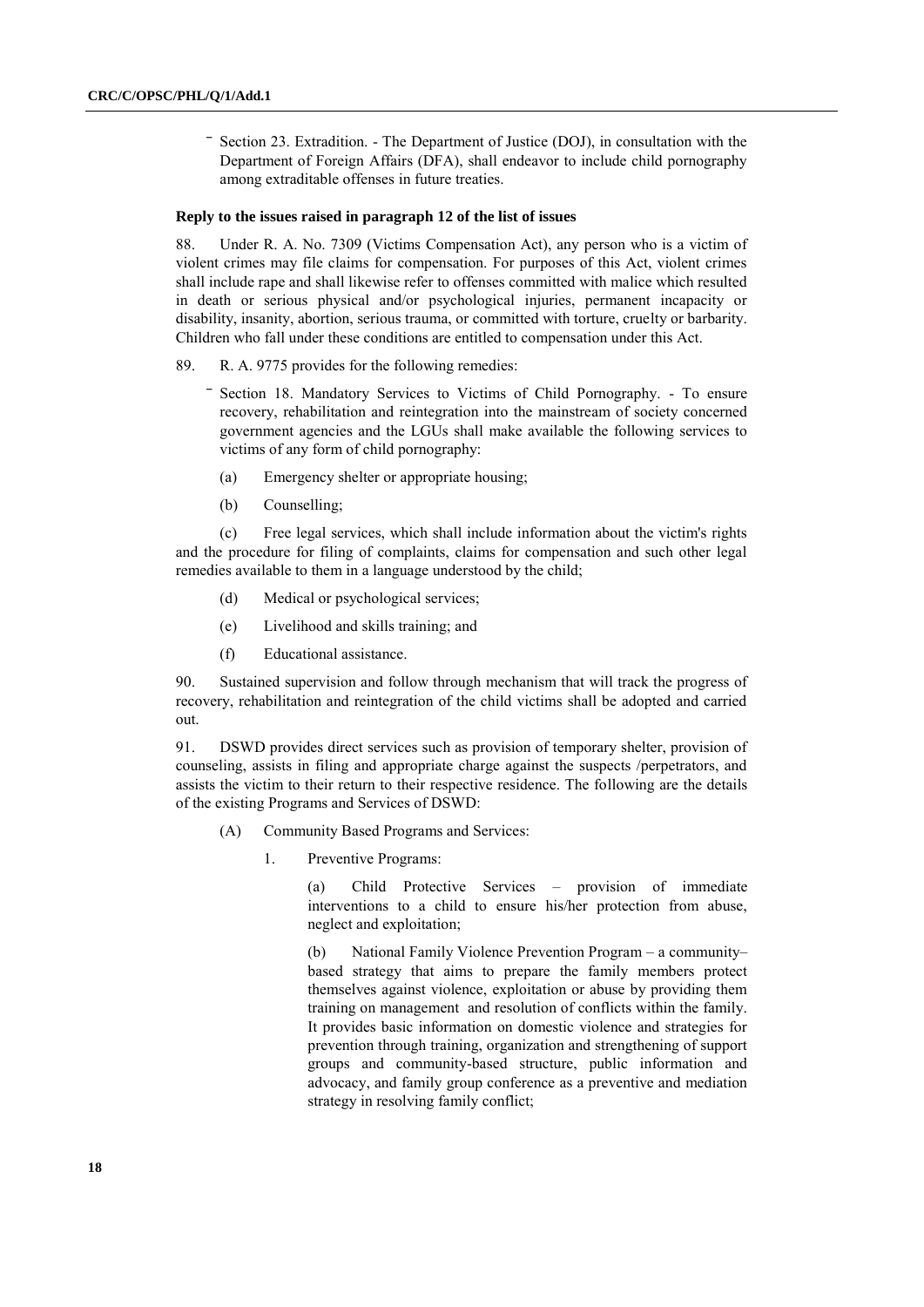(c) Parent Effective Service Program – It is a 10 week course on parenting skills enhancement and the promotion of family spirituality for the parents and/or guardians of street children. This aims to provide and/or enhance the knowledge and skills of the parents with particular focus on enhancing family unity, cohesiveness and spirituality;

(d) Food for School Program – is an immediate intervention to address hunger among families through their children enrolled in public elementary schools, DepEd Supervised preschools, and Day Care Centers. It is a form of food subsidy for young learners who belong to poor families, through which a daily ration of one (1) kilo of rice is given to a child for a specific period of time. As long as the child goes to school or to the Day Care Center everyday, the family is assured of rice on its table, everyday.

2. Treatment and Recovery:

(a) Quick Response Team (QRT) – is composed of multidisciplinary team that provides emergency services to victims on a 24 hour basis such as temporary shelter, counseling, psychotherapy for those severely traumatized, under protective custody, need immediate medical assistance, and legal assistance and support services;

(b) Self-Employment Assistance and Kaunlaran Program (SEA-K)- is the provision of skills and capital assistance to families of child labourers to enable them to become economically productive and contributing members of society.

(B) Center Based Programs and Services:

1. Treatment and Rehabilitation Program – facilitates the restoration, healing and recovery of the victim-survivor from the trauma of neglect and other forms of abuse and exploitation through the provision of emergency shelter and basic needs, psycho-social counseling and other protective services;

2. Group Life and Home Care Program – provides opportunities for victim survivor to regain their self-worth, discipline and control over her and her children's life through attendance to group sessions, provision of food and clothing and non- formal educational activities;

3. Health and Nutrition Program- provision of medical health and nutrition services to victim survivor to help them become healthy and productive. The services include: physical and mental examinations, medical/dental care, psychological and psychiatric evaluation and treatment, hospital confinement when necessary and referrals;

4. Productivity Skills Training- Program – provision of basic training services to the client based on her needs and capability in preparation for future economic independence and gainful employment through relevant skills training and other livelihood development services to victims survivors of violence;

5. Social Services – are interventions that seek to restore/develop the social functioning of the victim-survivor from the time they are admitted to the time of discharge to prepare them for reunification and community reintegration;